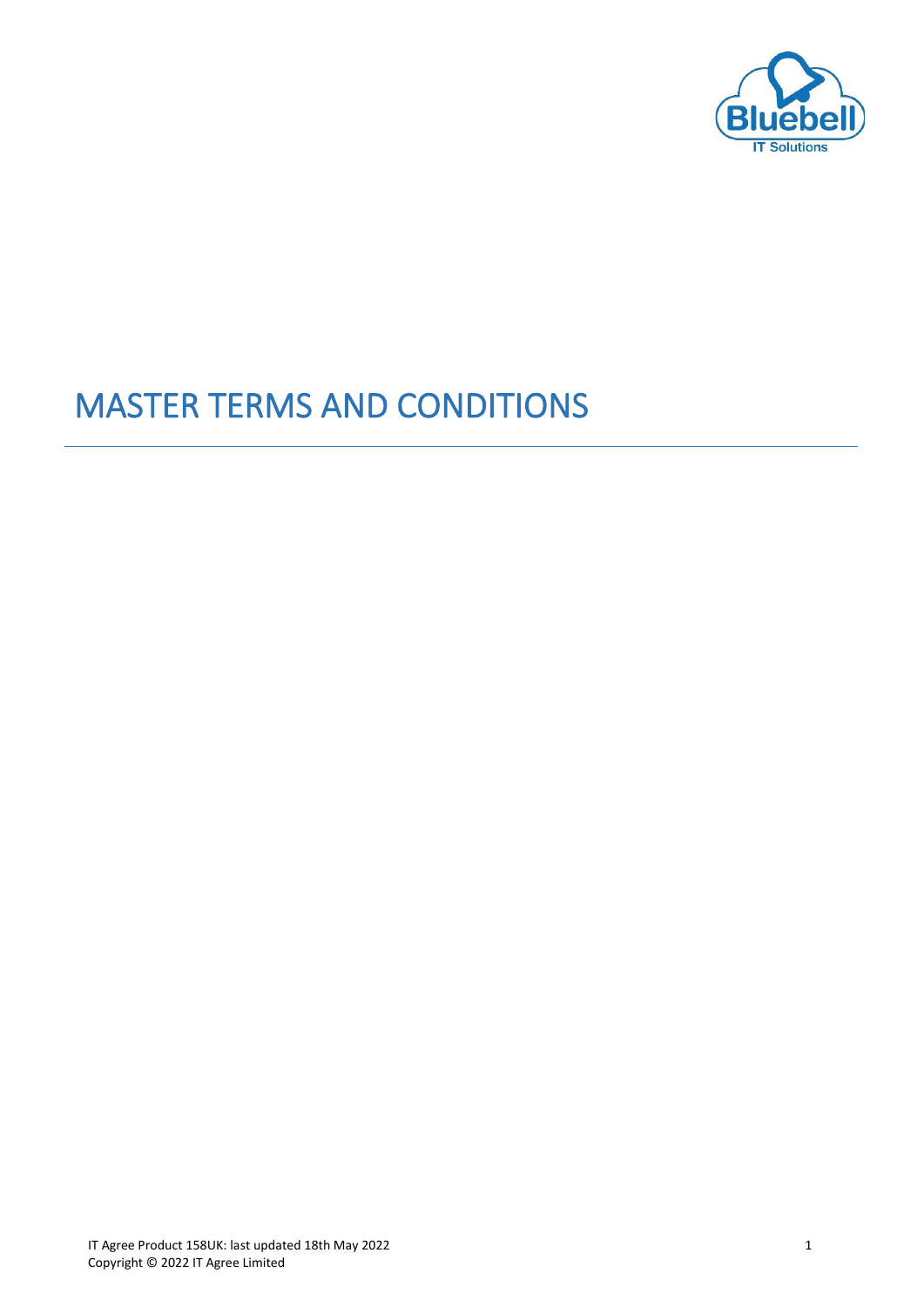# MASTER TERMS AND CONDITIONS



**Bluebell Technology Solutions Limited ("Supplier") provides a range of services including managed services and professional services and resells various cloud services including Microsoft cloud services, in accordance with these terms and conditions and the applicable 'Associated Agreement'. The Supplier may amend or replace these terms and conditions on one month's written notice to the Customer at any time (for existing Contracts the terms and conditions in place at the time that the Contract was made continue to apply for that Contract, unless the Customer agrees otherwise in writing). By ordering services such as managed services, professional services and/or cloud services from the Supplier, the Customer accepts the terms and conditions that apply at that time. Any additional or different terms that the Customer includes in any communication with the Supplier will not be binding on the Supplier or included in any Contract unless expressly agreed upon in writing by the Supplier.**

#### 1 **Definitions and interpretation**

1.1 Definitions: In these terms and conditions:

#### **"Associated Agreement"** means:

- (a) any agreement or statement of work or statement of supply that is entered into between the parties which is made pursuant to these terms and conditions (for example by referencing that it is made under these Master Terms and Conditions) and may include by way of example only a 'Managed Services Agreement' or 'Statement of Work - Managed Services', and/or 'Cloud Supply Agreement' or 'Statement of Supply - Cloud Supply'; and
- (b) any additional terms and conditions (including by way of example only the 'Professional Services Terms and Conditions') together with:
	- i. the relevant order, proposal, statement of work or other document that is accepted and agreed by the Customer in the manner required under those additional terms and conditions; or
	- ii. a request by the Customer of a type which is anticipated and not out of scope in any way under those terms and conditions and which is accepted by the Supplier in the manner required under those additional terms and conditions (including a request that is not required to be in writing where applicable under those additional terms and conditions, such as a request that is a "Small Task" under the Professional Services Terms and Conditions), ,

which are expressed as being subject to these Master Terms and Conditions.

**"Confidential Information"** means any information disclosed in confidence to one party by the other party including without limitation the Customer Data, whether of a business, financial, technical or non-technical nature or otherwise and whether existing in hard copy form, electronically or otherwise but does not include any information which is:

- (a) on receipt by the recipient party, in the public domain or which subsequently enters the public domain without any breach of the Contract;
- (b) on receipt by the recipient party, already known by that party (otherwise than as a result of disclosure by the other party);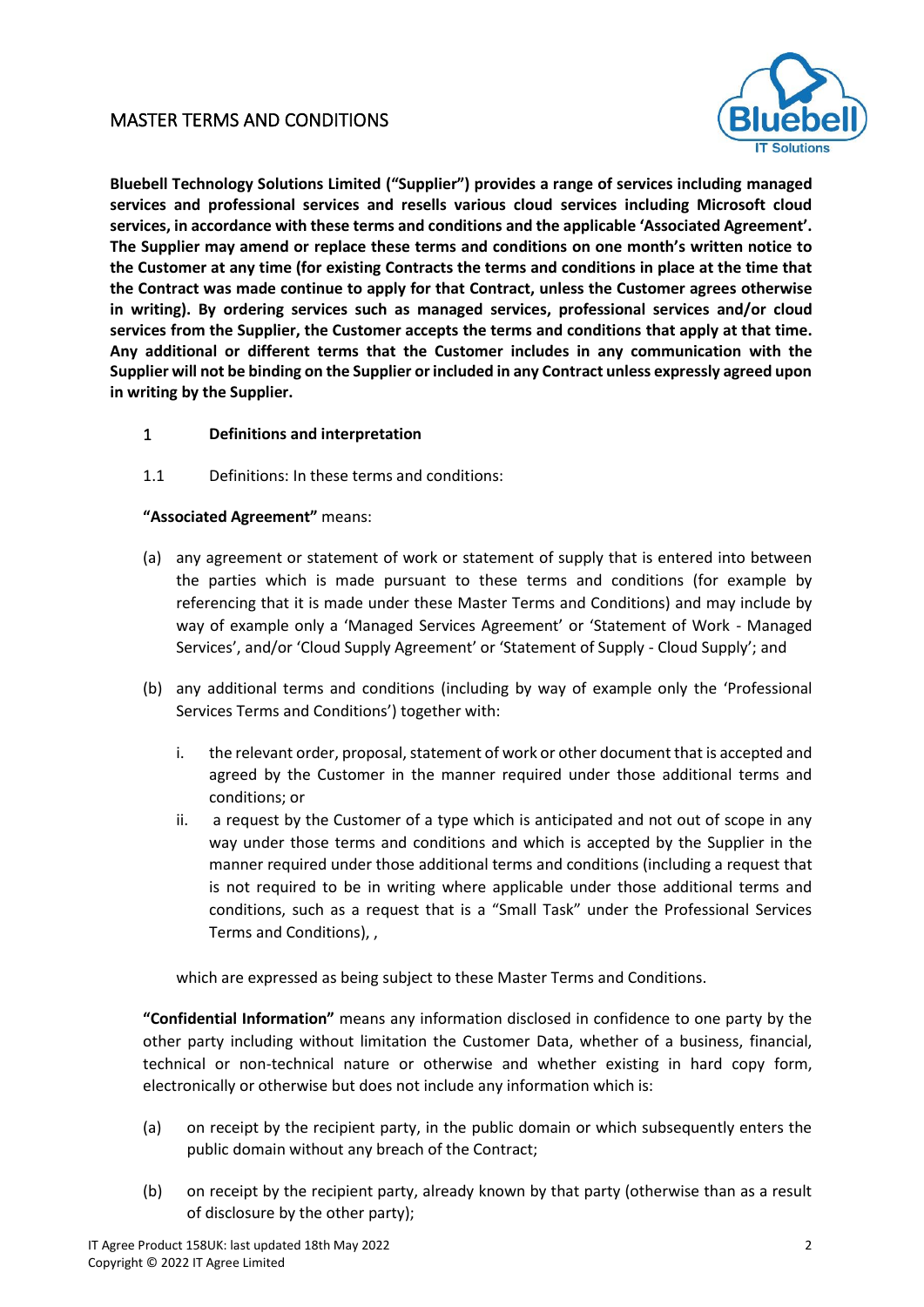- (c) at any time after the date of receipt by the recipient party, received in good faith by the recipient party from a third party;
- (d) required by law to be disclosed by the recipient party;

**"Contract"** means these terms and conditions and the GDPR Attachment, and the relevant Associated Agreement;

**"Customer Data"** means the Customer's data including all text, sound, video or image files and the Customer's software and includes Personal Data;

**"Data Protection Laws"** means the GDPR as incorporated into UK law by the UK Data Protection Act 2018, and the UK Data Protection Act 2018 itself, and, to the extent applicable, the data protection or privacy laws of any other country, and includes any statutory modification or reenactment of such laws for the time being in force;

**"Force Majeure Event"** means any war, riot, third party strike, pandemic, civil emergency, natural disaster or other circumstance of a similar nature that is outside of the control of the affected party;

**"GDPR"** means the EU General Data Protection Regulation 2016/679;

**"Intellectual Property"** means copyright, patents, designs, trademarks, trade names, goodwill rights, trade secrets, confidential information and any other intellectual proprietary right or form of intellectual property;

**"Personal Data"** means any information relating to an identified or identifiable natural person, as defined in the Data Protection Laws;

**"Personal Data Breach"** has the meaning given to that term in the Data Protection Laws (and includes unauthorised access to, unauthorised disclosure of, or loss of, Personal Data), in respect of Personal Data that is Processed by the Supplier under a Contract);

**"Processing"** has the meaning given to that term in the Data Protection Laws, in respect of any operation which is performed on Personal Data by the Supplier (whether or not by automated means, and includes but is not limited to collection, recording or storage of the Personal Data), in respect of and 'Process' and 'Processed' has/have a corresponding meaning;

**"Products, Deliverables and Services"** means the products, deliverables and/or services provided under an Associated Agreement, as described in the relevant Associated Agreement;

**"Working Day"** means a day other than a Saturday, Sunday or public holiday in United Kingdom.

## 1.2 **Interpretation**

- (a) In these terms and conditions, reference to the plural includes reference to the singular, and vice versa.
- (b) Headings inserted in these terms and conditions are for convenience of reference only and do not affect the interpretation of these terms and conditions.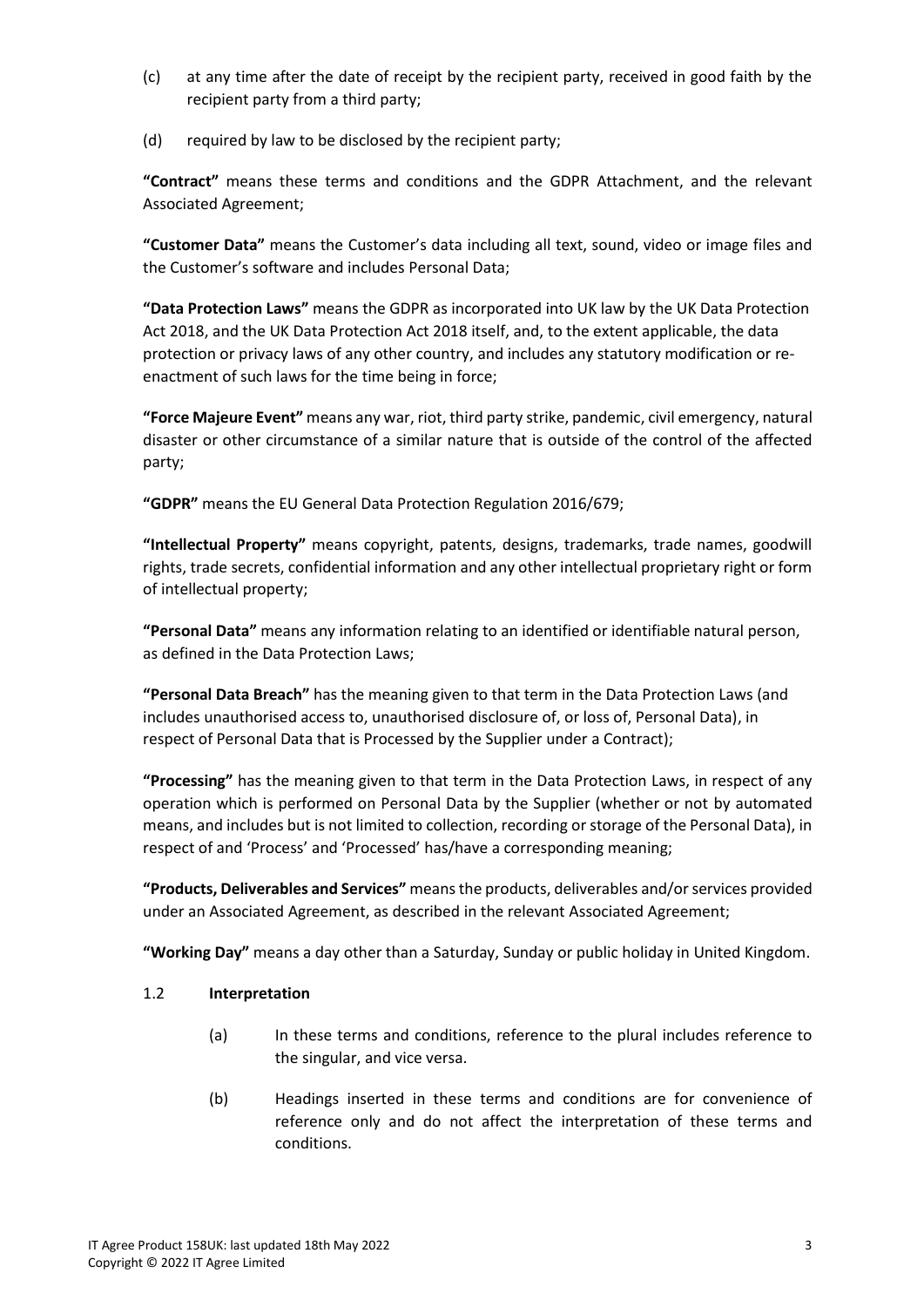## 2 **Term**

- 2.1 Each Contract will commence on the date specified in the relevant Associated Agreement or if not specified will commence on the date that the Associated Agreement is signed by both parties or, where signing by both parties is not required, on the date that the Customer accepts in writing or signs the relevant Associated Agreement (as applicable).
- 2.2 Each Contract will, subject to the parties' rights of earlier termination, continue:
	- (a) for the term specified in the relevant Associated Agreement; or
	- (b) if no term is specified, until terminated in accordance with the relevant Associated Agreement or under the termination provisions in these terms and conditions.

## 3 **Order of precedence**

- 3.1 If there is any conflict or inconsistency between these terms and conditions and an Associated Agreement, the following order of precedence applies to the extent of that conflict or inconsistency (listed below in order of high to low priority):
	- (a) the GDPR Attachment to these terms and conditions;
	- (b) each Associated Agreement (with the order of priority of the parts of each Associated Agreement being as described in the relevant Associated Agreement);
	- (c) these terms and conditions.

## 4 **Products, Deliverables and Services**

- 4.1 The Suppler will provide Products, Deliverables and Services (as applicable) to the Customer:
	- (a) in accordance with each Associated Agreement;
	- (b) using reasonable care and skill;
	- (c) using people who have the necessary skills and experience; and
	- (d) in accordance with all applicable laws.
- 4.2 If the Customer requests services which are not covered by an existing Associated Agreement, the Supplier will issue a draft of the relevant Associated Agreement to the Customer for review and acceptance or signing (as applicable). Nothing in these terms and conditions commits the Supplier to providing products or services unless an applicable Associated Agreement is agreed and signed by both parties, or accepted by the Customer in writing or signed by the Customer (as applicable).
- 4.3 The Customer will:
	- (a) only use the Products, Deliverables and Services, for lawful purposes and not for fraudulent, illegal or destructive purposes;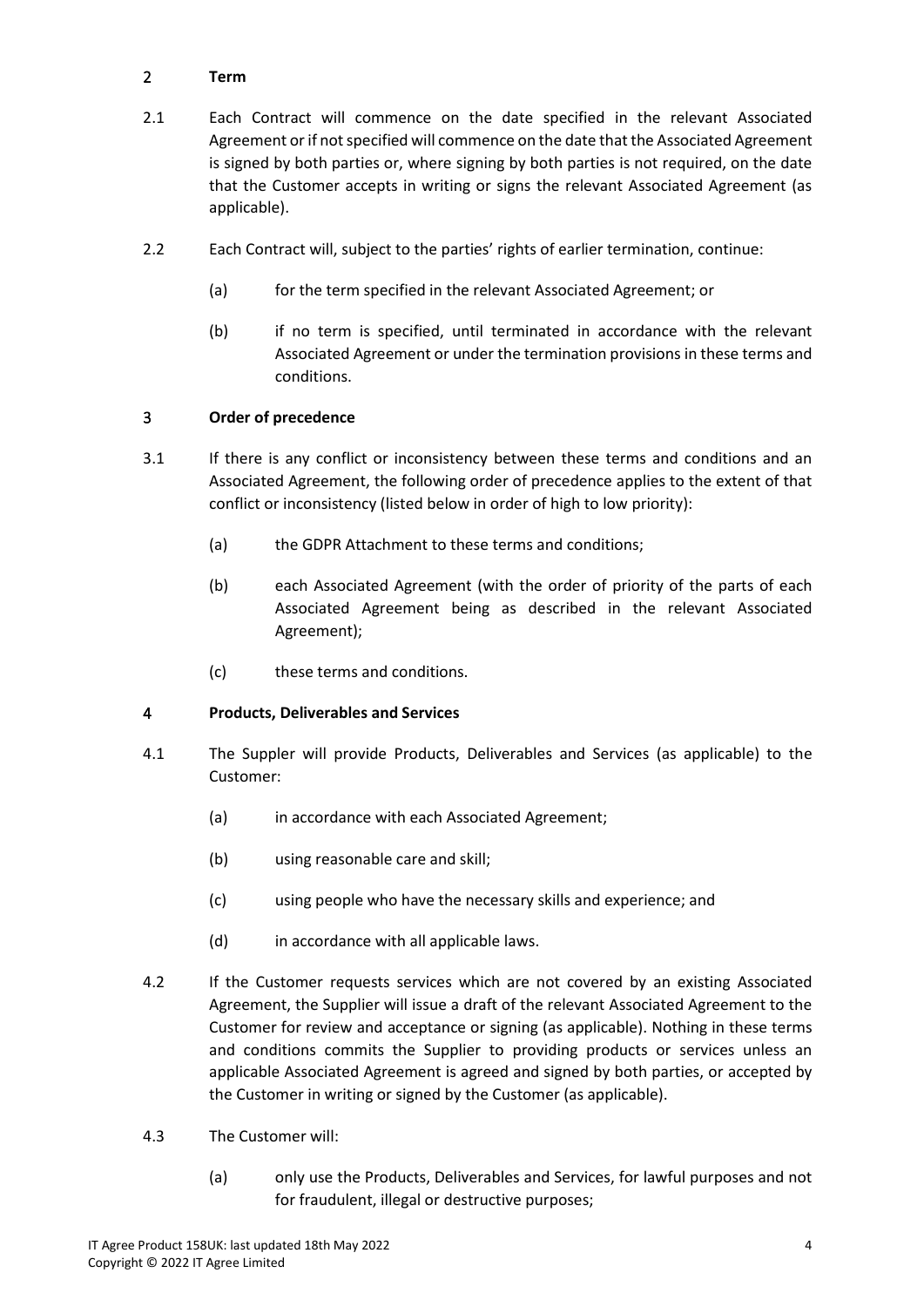- (b) adhere to any specific requirements or restrictions in respect of the Products, Deliverables and Services included or referenced in an Associated Agreement;
- (c) not sell, re-sell, or otherwise provide the Products, Deliverables and Services to any third party unless such selling, re-selling, or provision is expressly permitted or anticipated in the relevant Associated Agreement;
- (d) not allow the Products, Deliverables or Services to be affected by any virus or destructive media, or use the Products, Deliverables or Services in any way which is intended to be, or is, detrimental to:
	- i. the use of those Products, Deliverables or Services by other customers of the Supplier or other users; or
	- ii. the systems utilised to provide the Products, Deliverables and Services.

## 5 **Customer's obligations**

- 5.1 Without limiting the Customer's obligations under any Associated Agreement, the Customer will:
	- (a) where required to provide data to the Supplier, provide that data in a format suitable for import and otherwise as reasonably requested by the Supplier;
	- (b) where the Supplier's personnel will work on site at the Customer's premises, provide for the safety of the Supplier's personnel while on site in accordance with all applicable health and safety legislation;
	- (c) meet all of the Customer's obligations as specified in these terms and conditions and in each Associated Agreement;
	- (d) where applicable in light of the services provided under an Associated Agreement, undertake frequent and adequate backups of the Customer's data, except and to the extent that the Supplier is providing relevant backup services under an Associated Agreement or under another written agreement between the parties. The Customer should ensure that backups are always completed, as well as ensuring the backups are secure and checking that they can be successfully restored;
	- (e) make available to the Supplier in a timely manner (and in accordance with any timeframes which the Customer has agreed to) all assistance (including availability of relevant personnel), permissions (including permissions from any relevant third parties), information, facilities and access to systems reasonably required by the Supplier; and
	- (f) follow the Supplier's reasonable directions.

## 6 **Pricing and payment**

6.1 Each Associated Agreement will specify the basis of the Supplier's charges for the relevant supply of Products, Deliverables and Services and the Supplier will invoice the Customer accordingly. All amounts specified in an Associated Agreement are exclusive of any taxes unless expressly specified otherwise.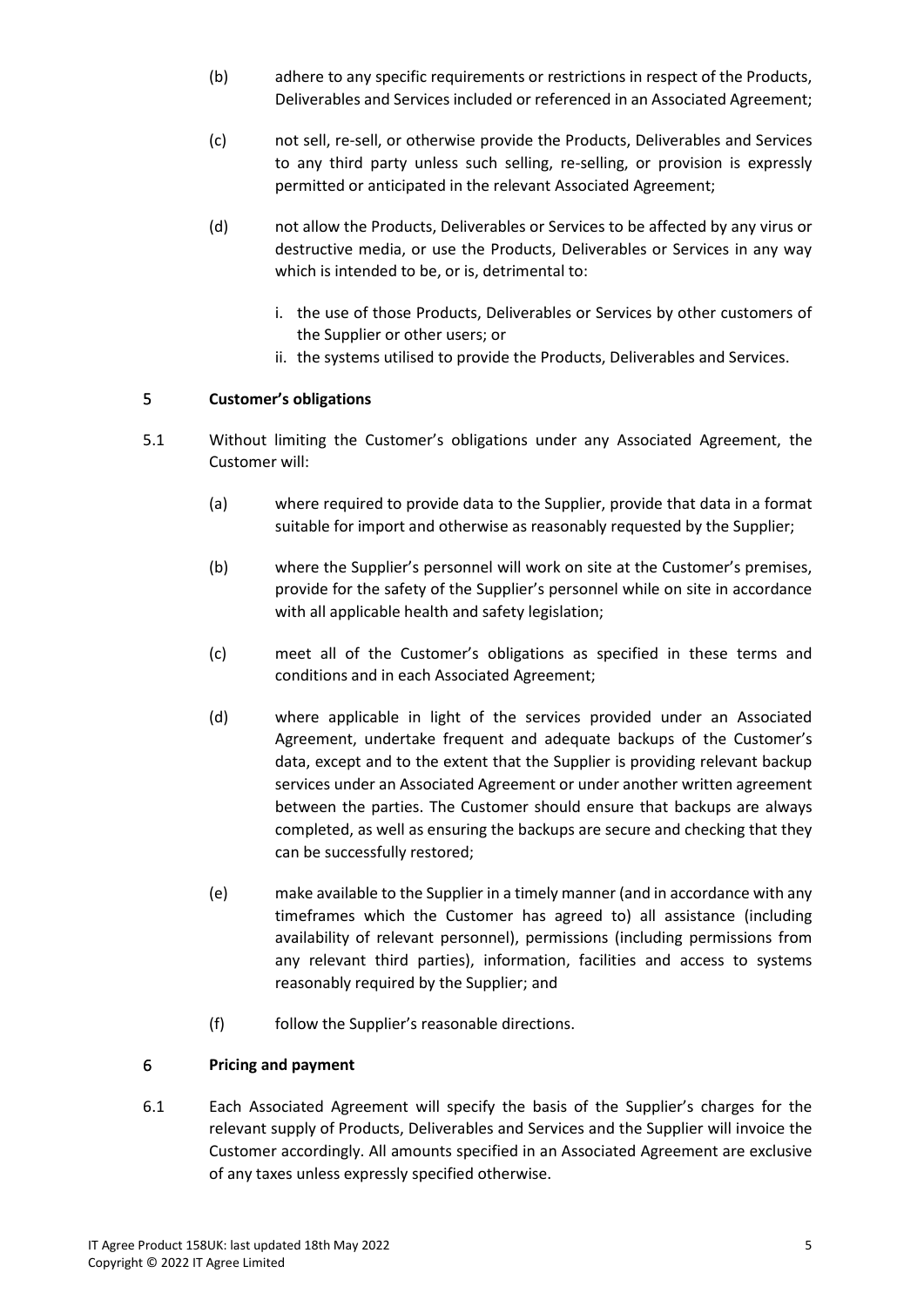- 6.2 Unless otherwise specified in an Associated Agreement, all invoices issued by the Supplier are due for payment by the Customer on the 1st of the month following the date of the invoice.
- 6.3 All reasonable accommodation, travel and other expenses incurred in providing Products, Deliverables and Services to the Customer will be charged to the Customer provided that such expenses are identified and agreed in advance. Expenses will be invoiced on a monthly basis by the Supplier.
- 6.4 Subject to clause 6.5, the Customer must pay all invoices in full without set-off or deduction of any kind.
- 6.5 If the Customer wishes to dispute an invoice, it must notify the Supplier in writing within 14 days of the date of the invoice and provide details of the dispute. The Customer may withhold payment of the disputed part of an invoice only and must pay that part (or any amount subsequently agreed or determined to be the correct amount owing) promptly on resolution of the dispute.
- 6.6 Without limiting any other remedies available to the Supplier for late payment or failure to pay any amount due, if any amount due is not paid by the Customer by the due date, the Supplier may:
	- (a) charge the Customer interest calculated at 8% over the Bank of England base rate (calculated daily) and compensation for debt recovery costs under the Late Payment legislation, on the balance of the amount due by the Customer from the due date until payment is received in full by the Supplier; and/or
	- (b) charge the Customer all collection costs reasonably incurred by the Supplier in collection of the amount outstanding (including solicitor and/or collection agency fees); and/or
	- (c) on 5 Working Days' notice in writing, suspend delivery of further Products, Deliverables and Services under the relevant Contract and/or any other Contract and/or may suspend delivery of services or deliverables under any other agreement between the Supplier and the Customer until the outstanding amount is paid in full.
- 6.7 Unless otherwise specified in the relevant Associated Agreement:
	- (a) the Supplier may increase its pricing from time to time but not more often than once every 12 months;
	- (b) the Supplier will give the Customer one month's notice in writing of any price increase.

## 7 **Taxes**

7.1 In addition to the amounts due under clause 6, the Customer will pay the Supplier amounts equal to any applicable government taxes or duties however designated, based on the relevant Contract (or the Products, Deliverables and/or Services provided under it), paid or payable by the Supplier in respect of the foregoing, exclusive however of taxes based on the Supplier's income.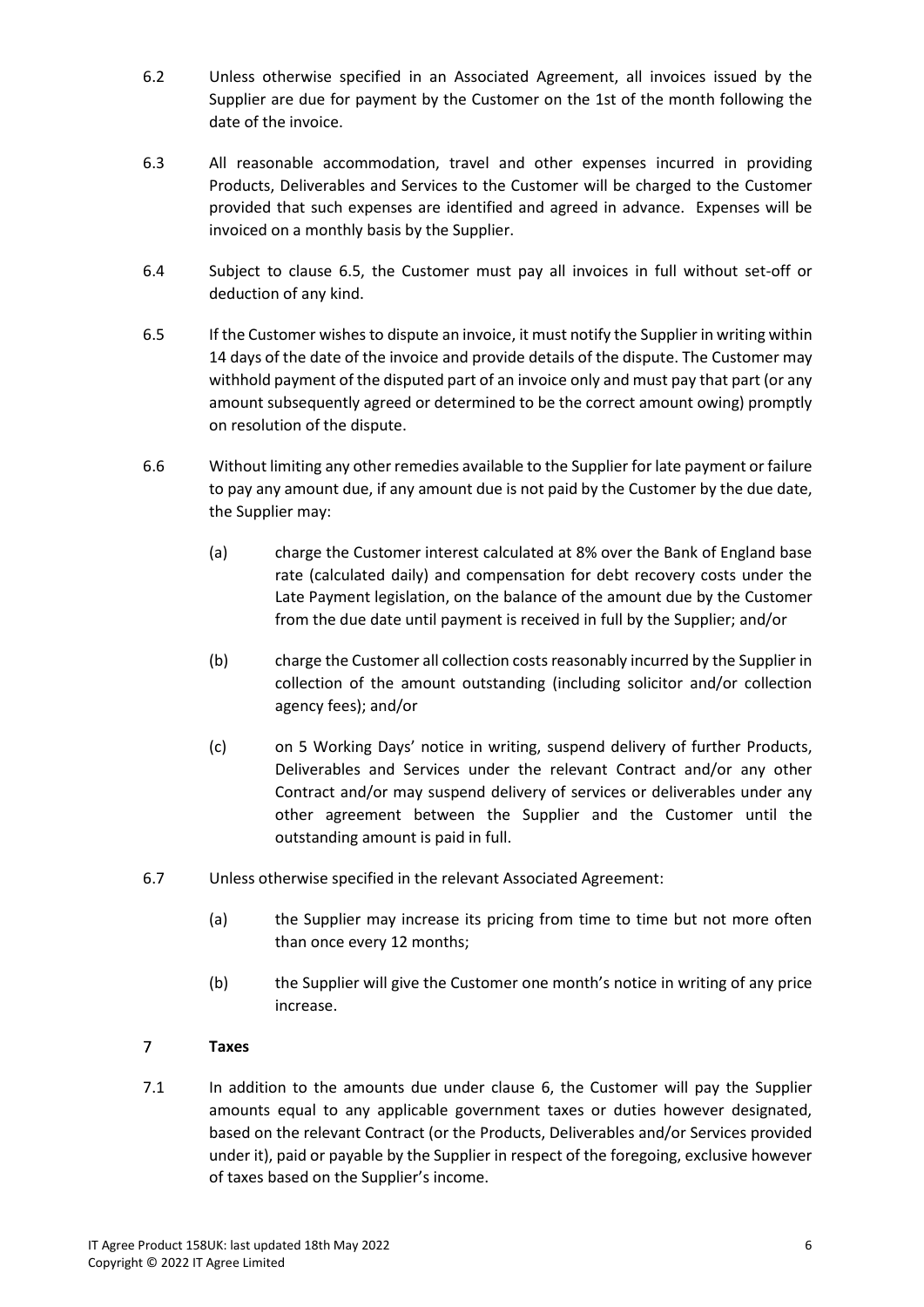## 8 **Customer Data**

- 8.1 Subject to clause 8.2, the Supplier will access the Customer Data only as required in the performance of the relevant Contract.
- 8.2 Without limiting clause 9 or clause 10.2, the Supplier will only access the Customer Data and disclose the Customer Data to law enforcement or government authorities to the extent required by law. If a request for Customer Data is made by a law enforcement agency or government authority, the Supplier will redirect the request to the Customer or if redirection is not permitted or feasible in the available time frame and unless legally prohibited from doing so, the Supplier will notify the Customer of the request as soon as practically possible.
- 8.3 Nothing in a Contract transfers ownership of the Customer Data to the Supplier.

## 9 **Personal Data and Data Protection**

- 9.1 The Customer consents to the Processing of Personal Data by the Supplier for the purposes of each Contract, in accordance with these terms and conditions including in particular the GDPR Attachment. Before providing Personal Data to the Supplier, Customer will obtain all required consents from third parties (including Customer's contacts, partners, distributors, administrators, and employees) under applicable Data Protection Laws.
- 9.2 To the extent permitted by applicable law and subject to applicable contractual rights and obligations, including the rights and obligations in the GDPR Attachment, Personal Data collected by the Supplier under these terms and conditions may be transferred, stored and processed in the United Kingdom and/or any other country (or countries) in which the Supplier maintains facilities or any other country in which the Supplier's contractors or service providers (including for example Microsoft and other third party vendors) maintain facilities.
- 9.3 In the event of any Personal Data Breach, the Supplier will comply with its obligations, including notification obligations, (if any), under applicable Data Protection Laws.

## 10 **Confidential Information**

- 10.1 Each party agrees to:
	- (a) hold in confidence all Confidential Information disclosed to it by the other party and disclose that information to its directors, employees and contractors only to the extent required in the performance of the Contract;
	- (b) ensure that all Confidential Information is protected at all times from unauthorised access or use by, or disclosure to, any third party or misuse, damage or destruction by any person.
- 10.2 A party may disclose the other party's Confidential Information if and to the extent required by law if it first notifies the other party of the obligation to disclose the Confidential Information, provided that a party is not required to notify the other party under this clause if it is not legally permitted to do so or if the timing within which the party is required by law to disclose the Confidential Information does not permit notification to the other party.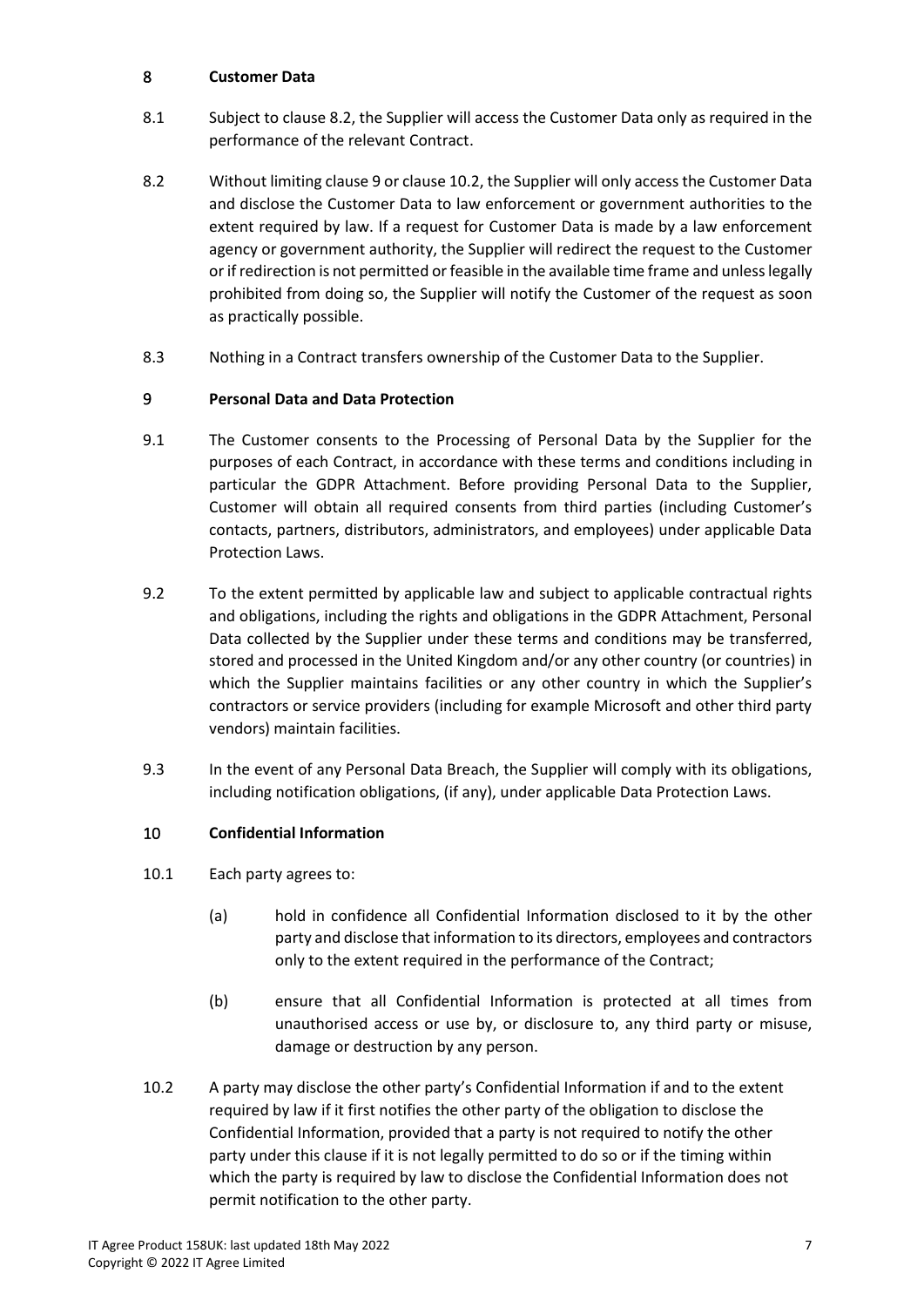## 11 **Intellectual property**

- 11.1 The Supplier or its licensors own the Intellectual Property in the means, methods, processes and know-how used by the Supplier to provide the Products, Deliverables and Services and to otherwise perform the Supplier's obligations under the Associated Agreements.
- 11.2 The provisions relating to Intellectual Property ownership in relation to particular Products, Deliverables and Services are included in the relevant Associated Agreement.

## 12 **Warranties**

- 12.1 Each party warrants that it has all requisite right, power and authority to enter into each Contract.
- 12.2 Except as provided under clause 12.1 and in any express warranties contained in an Associated Agreement, to the extent permitted by law, all warranties, terms and conditions (including without limitation, warranties and conditions as to fitness for purpose and merchantability) implied by legislation or otherwise, are excluded by the Supplier.

## 13 **Termination of Contracts**

- 13.1 Except where a Contract has a fixed term or where otherwise provided under a Contract, either party may terminate a Contract at any time without cause on giving thirty days' notice in writing to the other party.
- 13.2 Either party may terminate a Contract immediately (or with effect from any later date that it may nominate) by written notice to the other party if:
	- (a) one or more Insolvency Events occurs in relation to that other party. For the purposes of this clause, 'Insolvency Event' means, in respect of a party (other than for the purpose of solvent reconstruction or amalgamation):
		- i. a receiver, manager or liquidator is appointed over the party's undertaking or assets or the party enters into any assignment, composition or arrangement with its creditors; or
		- ii. the party is unable to pay its debts when due or is deemed unable to pay its debts under any law or suspends payment to its creditors.
	- (b) the other party commits a material breach of any of its obligations under the Contract and fails to remedy that breach within 30 days of prior written notice of such breach. For the purposes of this clause 13.2 (b), non-payment by the Customer for a period of 30 days or more after due date of any undisputed invoice constitutes a material breach by the Customer.
- 13.3 Additional rights of termination that apply to individual Associated Agreements may be included in each of those agreements.

## 14 **Consequences of termination**

14.1 On termination of a Contract, in addition to any other consequences of termination included in the relevant Associated Agreement, and unless otherwise agreed in writing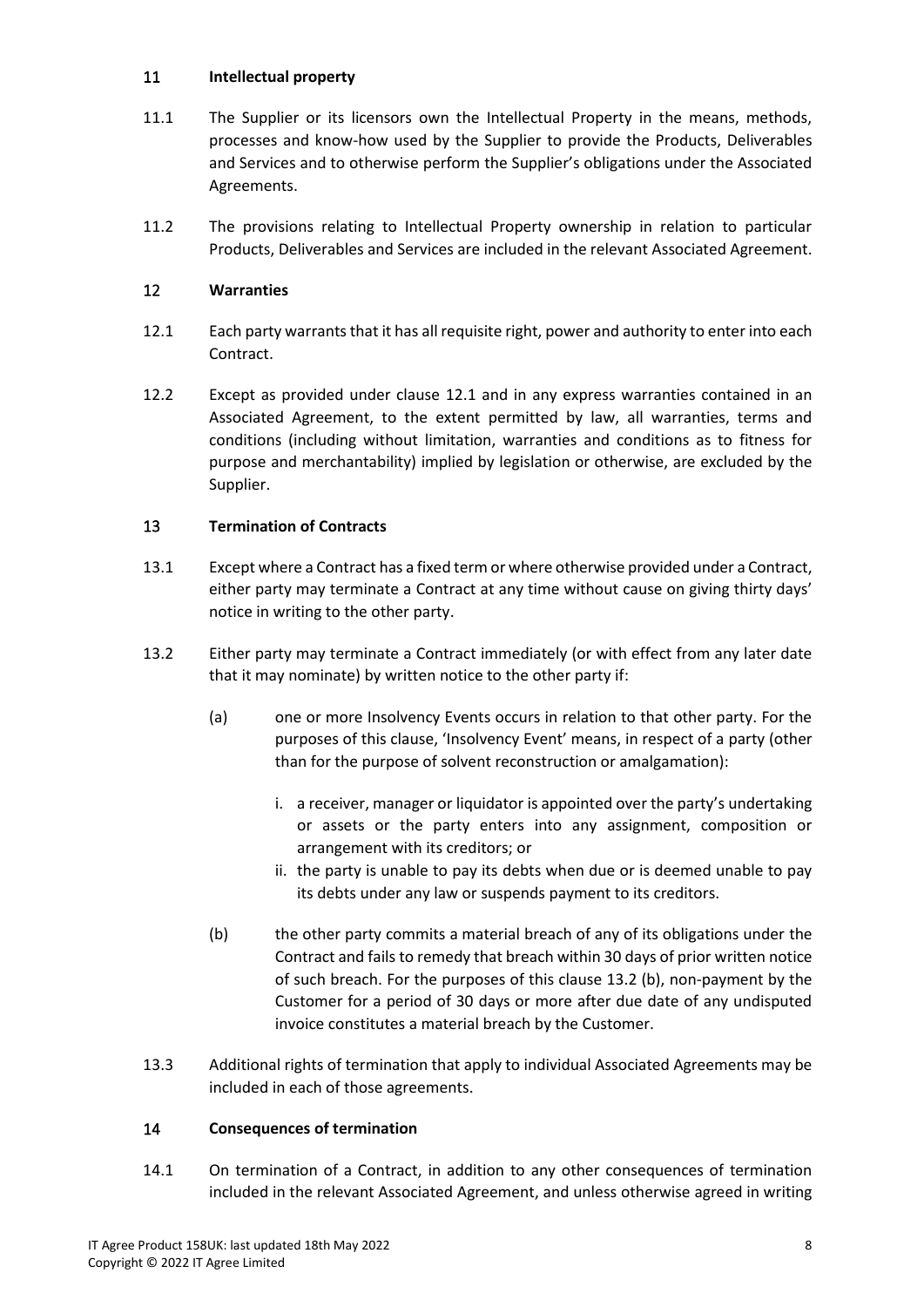in the relevant Associated Agreement, and without limiting either party's rights or remedies:

- (a) each party will, on request, return the other's Confidential Information in its possession or control in respect of that Contract except for copies that it may be required to hold for compliance, audit or legal reasons;
- (b) all amounts owed to the Supplier under the Contract which accrued before termination will be due and payable in accordance with the payment terms in that Contract;
- (c) the Supplier will deliver to the Customer all Deliverables for which the Customer has paid in full.
- 14.2 On any termination of a Contract, all clauses which by their nature survive termination, will survive the termination.

## 15 **Liability and indemnity**

- 15.1 The Supplier's liability under a Contract is limited to direct loss only, to the amount paid to the Supplier under that Contract in the twelve month period preceding the event giving rise to the loss.
- 15.2 To the extent permitted by law, in no event is the Supplier liable for any indirect loss or for any loss of profits, lost savings, loss of data, business interruption, incidental or special damages, or for any consequential loss. In addition, the Supplier is not liable for any damages claimed by the Customer based on any third party claim, including, but not limited to, any claim in negligence. In no event is the Supplier liable for any damages caused (whether directly or indirectly) by the Customer not accepting or not acting on a recommendation made to the Customer in writing by the Supplier or the Customer's failure to perform its responsibilities under the Contract.
- 15.3 The Customer indemnifies the Supplier against any costs (including legal costs on a solicitor and own client basis, all and any court costs and witness fees and related legal expenses), expenses, claims, demands or liability whether direct, indirect or otherwise, and whether arising in contract, tort (including negligence), equity or otherwise, arising out of, and must at the Supplier's request, and subject to clause 15.4 and any reasonable conditions imposed at the Supplier's discretion, at the Customer's own cost defend or settle, any claim, action or proceedings brought against the Supplier in connection with:
	- (a) any software, services, documents or materials issued, provided or made available by the Customer to the Supplier for use or access by the Supplier in the performance by the Supplier of a Contract where that use or access infringes or is alleged to infringe the intellectual property rights of any third party; or
	- (b) a breach by the customer of a Contract.
- 15.4 If the Supplier wishes to rely on an indemnity under clause 15.3, the Supplier:
	- (a) must ensure that the Customer is notified promptly in writing of the relevant claim, action or proceedings ("Claim") once it becomes aware of the Claim;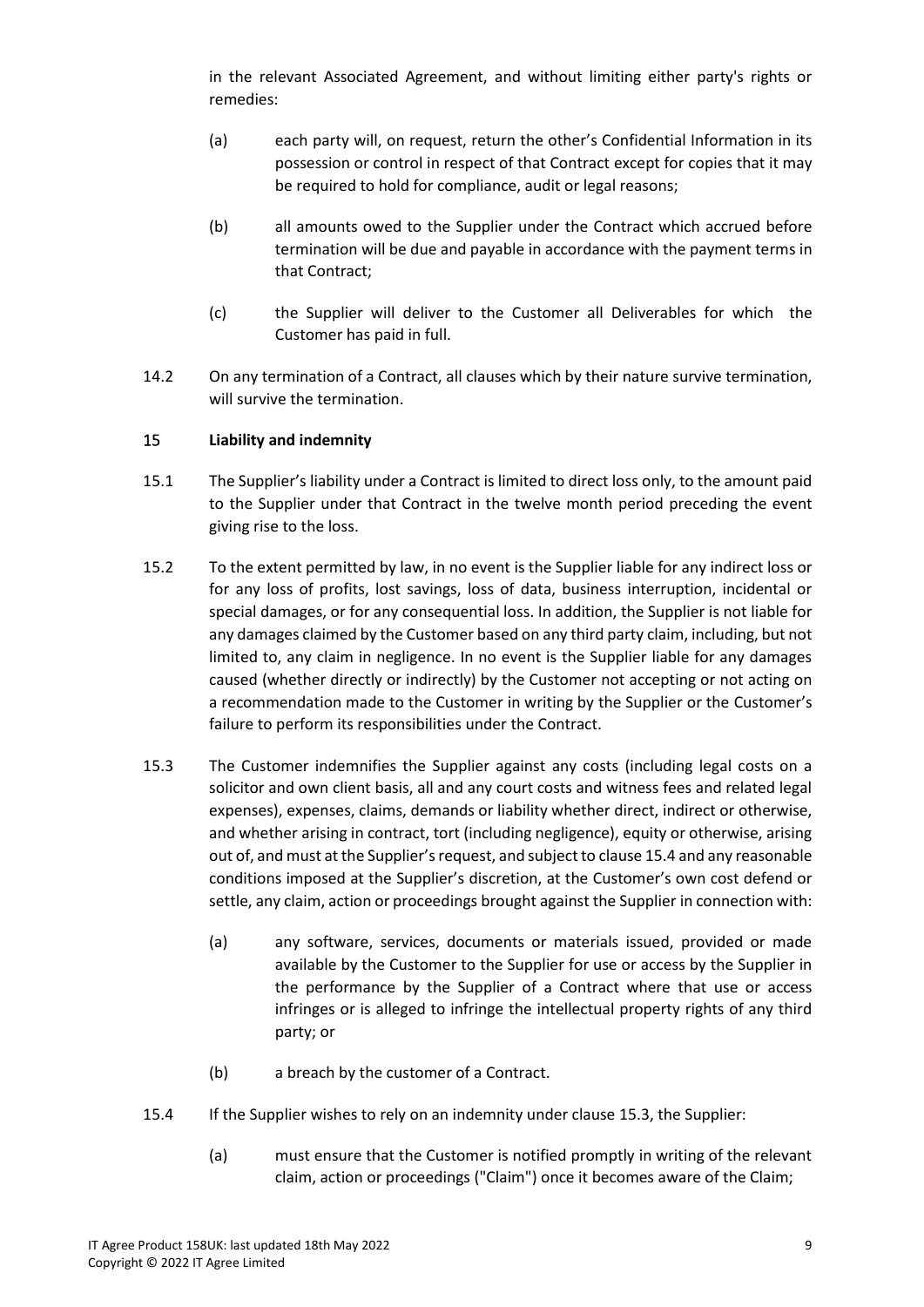- (b) will make no admission of liability regarding the Claim nor any offers of settlement regarding the Claim without the Customer's written approval;
- (c) may, at its discretion, grant control of the defence or settlement to the Customer;
- (d) will, where the Supplier has granted control of the defence or settlement negotiations to the Customer:
	- i. co-operate reasonably with the Customer in defending or settling the Claim and make its employees available to give statements, advice and evidence, as the Customer may reasonably request, all at the expense of the Customer; and
	- ii. give the Customer sufficient authority and relevant information in its possession or control in order to assist the Customer to conduct the defence of the Claim and all negotiations for its settlement or compromise.

## 16 **Dispute Resolution**

- 16.1 In the event of any dispute arising between the parties in relation to a Contract, no party may commence any proceedings relating to the dispute (except where the party seeks urgent interlocutory relief) unless that party has complied with the procedures in this clause 16.1.
- 16.2 The party initiating the dispute ("the first party") must provide written notice of the dispute to the other party ("the other party") and nominate in that notice the first party's representative for the negotiations. The other party must within fourteen days of receipt of the notice, give written notice to the first party naming its representative for the negotiations ("Other Party's Notice"). Each nominated representative will have authority to settle or resolve the dispute. The parties will co-operate with each other and endeavour to resolve the dispute through discussion and negotiation.
- 16.3 If the dispute is not resolved within one month following the date of the Other Party's Notice (or such longer period as may be agreed upon in writing by the parties), either party may utilise any other legal remedies available to it in seeking to resolve the dispute.

## 17 **Non-Solicitation**

- 17.1 Neither party will, without the written consent of the other party, solicit, employ, or otherwise engage the services of, the other party's personnel (including employees and contractors). This clause will apply from commencement of the first Contract between the parties and will continue until there has been no Contract between the parties for a continuous period of six months (and if there is subsequently a Contract between the parties the non-solicitation period will re-commence).
- 17.2 A party may as a condition of granting its consent under clause 17.1 above, require the other party to pay to it a fee of 30% of the person's gross annual remuneration to cover the cost of replacing the employee or contractor.

## 18 **Notices**

18.1 Any notice or other communication in connection with a Contract must be: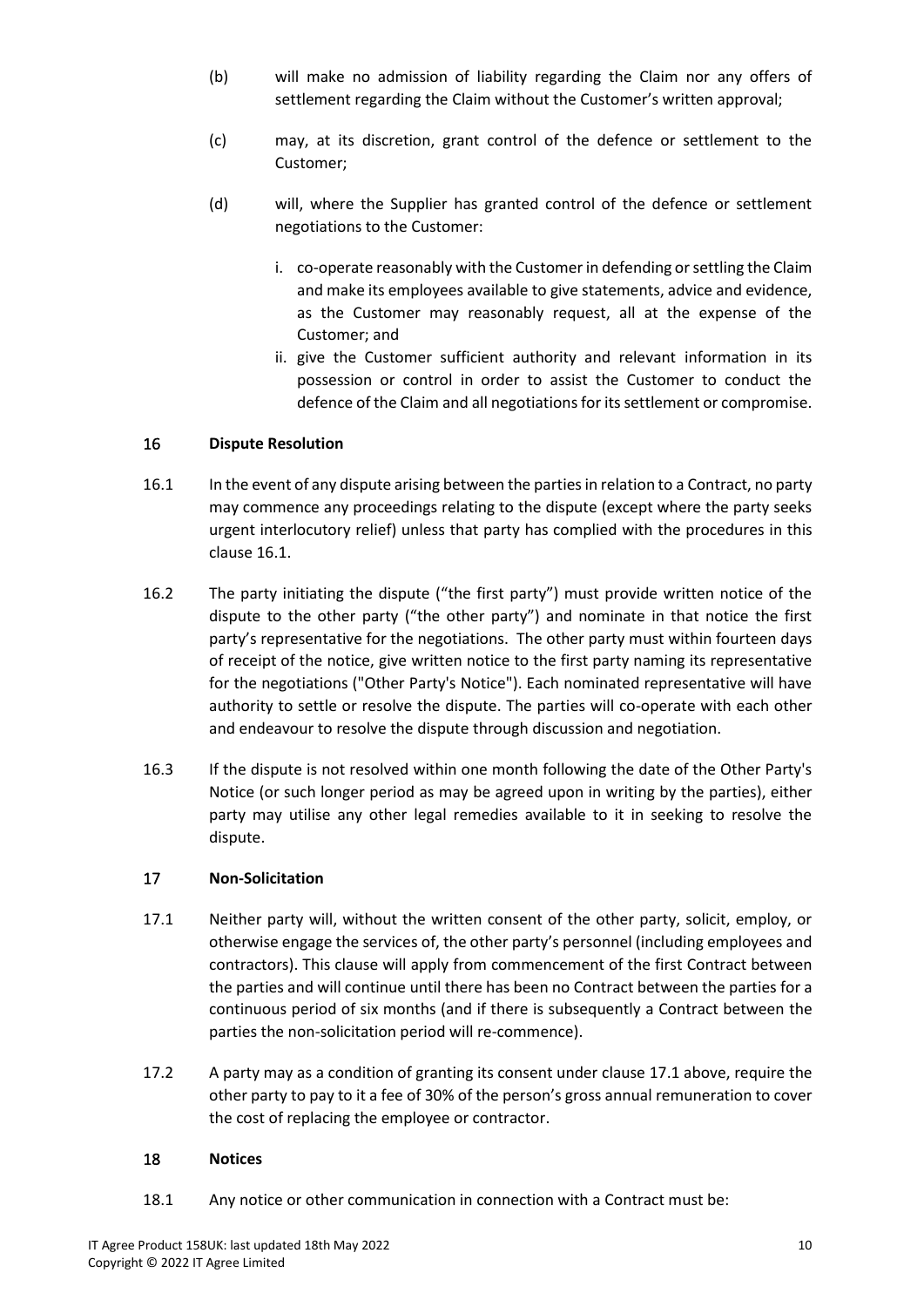- (a) marked for the attention of the primary contact person and delivered or sent to the address of the other party by prepaid post or email, as set out in the relevant Associated Agreement.
- 18.2 Notices or other communications are deemed received:
	- (a) if delivered by hand, on delivery;
	- (b) if delivered by post:
		- i. on the fifth Working Day following posting if sent and received within United Kingdom; and
		- ii. on the tenth day following posting if posted internationally; or
	- (c) if sent by email, on sending the email provided that no email is successfully sent if the sender receives any type of delivery notification failure and provided further that the onus is on the sender to ensure that the email has been successfully received by the recipient.

#### 19 **Force majeure**

- 19.1 Either party may suspend its obligations to perform under a Contract if it is unable to perform as a direct result of a Force Majeure Event. Any such suspension of performance must be limited to the period during which the Force Majeure Event continues.
- 19.2 Where a party's obligations have been suspended pursuant to clause 19.1 for a period of 30 days or more, the other party may immediately terminate the Contract by giving notice in writing to the other party.

#### 20 **General**

- 20.1 Assignment:
	- (a) Subject to clause 20.1(b), neither the Customer nor the Supplier may assign its rights under a Contract without the prior written consent of the other party.
	- (b) The Supplier may, without the consent of the Customer, assign it rights under a Contract to an assignee that it reasonably considers has the personnel, skills, experience and resources to perform the Contract. The Supplier will notify the Customer of any assignment made pursuant to this clause 20.1(b) prior to the assignment unless it is not permitted to do so in which case it will notify the Customer as soon as practical following the assignment.
- 20.2 Contractors: The Supplier may perform its obligations under a Contract by the use of the Supplier-selected independent contractors.
- 20.3 Other agreements: Subject to clauses 10 and 11, nothing in these terms and conditions prevents the Supplier from entering into similar agreements with others that are the same or similar to any Contract entered into with the Customer or from providing products, deliverables or services which are the same or similar to the Products, Deliverables or Services provided under a Contract.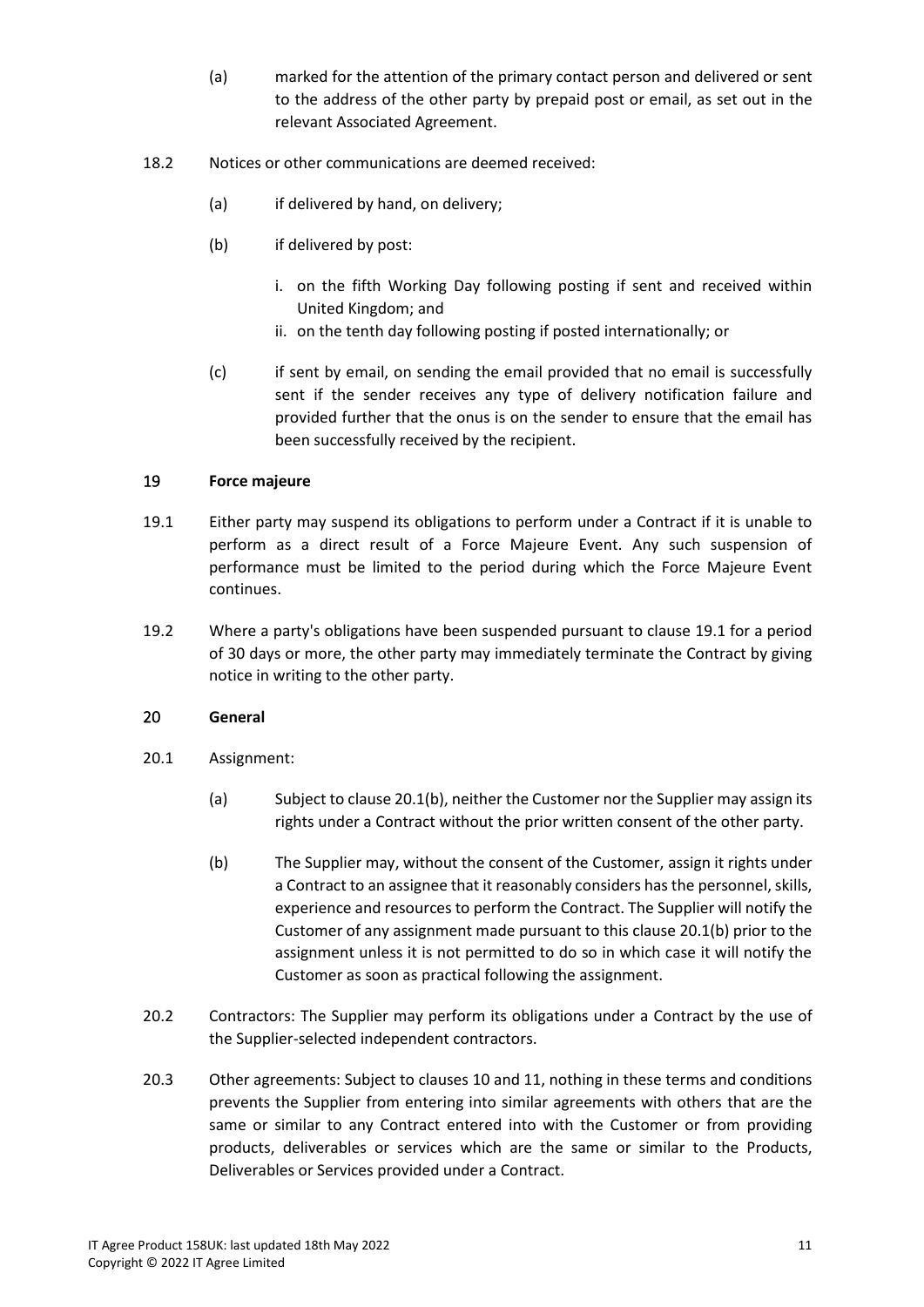- 20.4 Entire agreement: Each Contract constitutes the complete and exclusive statement of the agreement between the parties, superseding all proposals or prior agreements, oral or written, and all other communications between the parties relating to the subject matter of that Contract.
- 20.5 Further assurances: The parties must each do all such further acts (and sign any documents), as may be necessary or desirable for effecting the transactions contemplated by the Contract.
- 20.6 Amendments: Except as specifically provided in a Contract, no amendment to a Contract will be effective unless:
	- (a) the amendment is in writing and signed by both parties (if the relevant Associated Agreement was signed by both parties); or
	- (b) the amendment is in writing and signed by the Customer (if the relevant Associated Agreement was such that only the Customer needed to sign the Associated Agreement; or
	- (c) the amendment is in writing and accepted in the same manner that, in accordance with the Associated Agreement, the Associated Agreement was made.
- 20.7 Waiver: No exercise or failure to exercise or delay in exercising any right or remedy by a party will constitute a waiver by that party of that or any other available right or remedy.
- 20.8 Partial invalidity: If any provision of a Contract or its application to any party or circumstance is or becomes invalid or unenforceable to any extent, the remainder of the Contract and its application will not be affected and will remain enforceable to the greatest extent permitted by law.
- 20.9 Relationship of the Parties: The parties agree that the Supplier is an independent contractor to the Customer and that nothing in these terms and conditions or any Contract constitutes a partnership, joint venture or relationship of employer and employee between the parties. Neither party may:
	- (a) act or hold itself out as an agent or representative of the other party; or
	- (b) assume or create any obligations on behalf of the other party.

## 21 **Governing Law**

21.1 Each Contract is governed by the laws of England and Wales. The parties hereby submit to the non-exclusive jurisdiction of the courts of the United Kingdom.

## GDPR ATTACHMENT

Under each Contract, the Customer engages the Supplier to provide the Services and in providing the Services, the Supplier will or may be required to Process Personal Data on behalf of the Customer. To the extent of that Processing of Personal Data and for the purposes of these terms and conditions, the Customer is a 'Controller' and the Supplier is a 'Processor' for the purposes of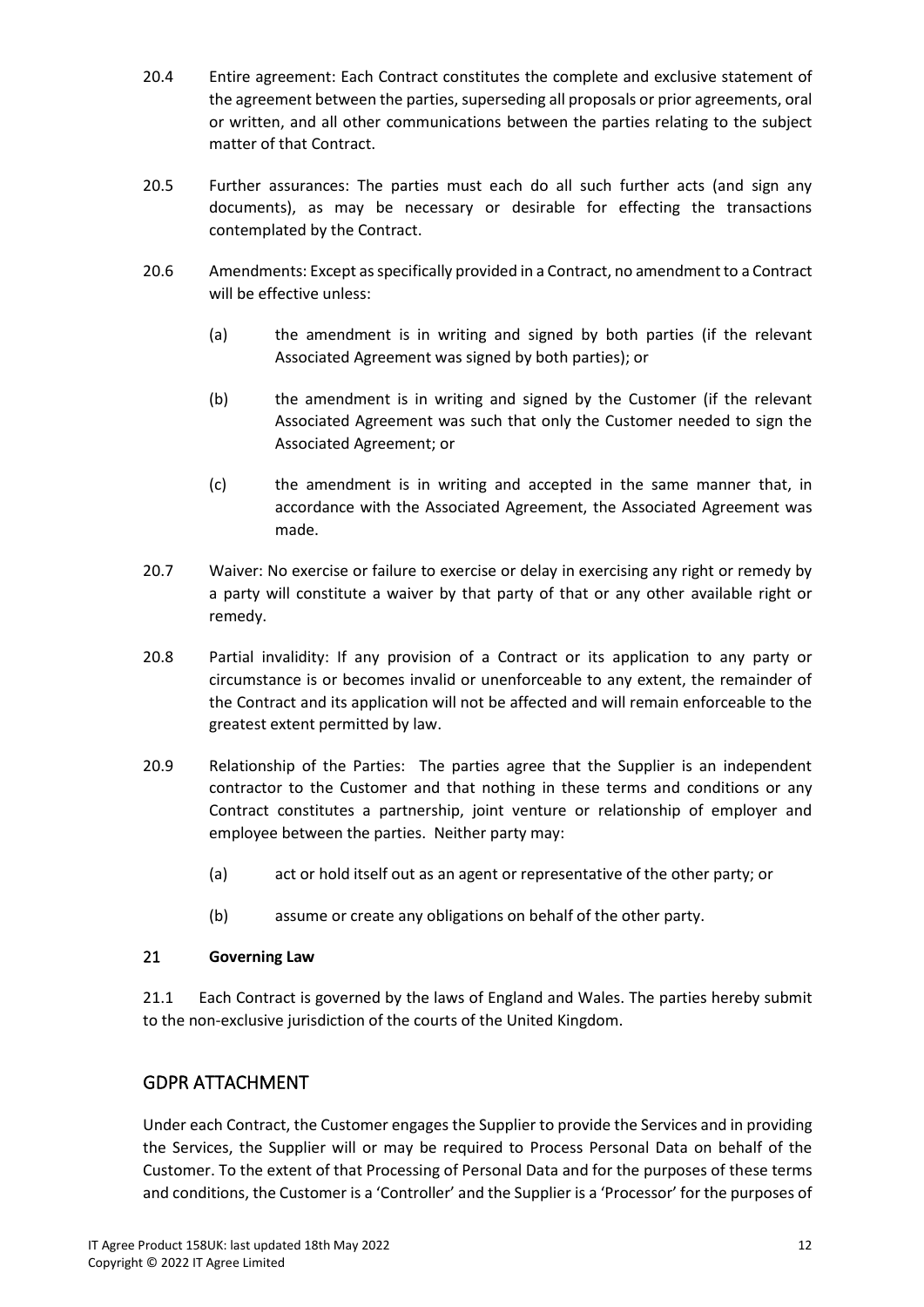the GDPR. As such, Article 28 of the GDPR requires that the details in this attachment are included in the contract between the Customer and the Supplier.

The parties must set out the subject matter and duration of the Processing, the nature and purpose of the Processing, the type of Personal Data and categories of data subjects – see appendix 1 to this attachment. If the Supplier determines the purposes and means of Processing, the Supplier is considered a 'Controller' in respect of that Processing in which case the Supplier needs to consider and address the different and additional provisions of the GDPR that apply.

The terms used in this attachment have the meanings given to them in the main definition section of these terms and conditions or in clause 13 of this attachment, or in the GDPR if not defined in these terms and conditions or in this attachment.

## 1 **Processing of Personal Data**

- 1.1 The Supplier will:
	- (a) Instructions from Customer: in providing Services under a Contract, Process Personal Data only on the Customer's documented instructions (as provided in clause 2 and in appendix 1 to this attachment or otherwise in writing) unless required to do so by the Data Protection Laws in which case the Supplier will inform the Customer of that legal requirement before Processing unless the Supplier is prohibited from informing the Customer by that law;
	- (b) Confidentiality: ensure that the Supplier's personnel who are authorised to Process the Personal Data have obligations of confidentiality to the Supplier (including as required in clause 3 below) in respect of the Personal Data or are under an appropriate statutory obligation of confidentiality;
	- (c) Security: comply with the security obligations in clause 4 below;
	- (d) Subprocessors: comply with the provisions relating to Subprocessors in clause 5 below;
	- (e) Data subjects' rights: provide assistance to the Customer with responding to data subjects' rights in accordance with clause 6 below;
	- (f) Assist Customer: comply with its obligations to assist the Customer in relation to security of Personal Data and data protection impact assessments and prior consultation in accordance with clause 7 below;
	- (g) Deleting and returning data: after the provision of Services related to Processing of Personal Data has ended, at the choice of the Customer either delete or return to the Customer all of that Personal Data and delete existing copies unless the Data Protection Laws require storage of Personal Data in accordance with clause 8 below; and
	- (h) Compliance and audits: make available to the Customer all information necessary to demonstrate compliance with Article 28 of the GDPR and allow for and contribute to audits including inspections conducted by the Customer or another auditor mandated from time to time, in accordance with clause 9 below. The Supplier will immediately inform the Customer if, in its opinion, an instruction received from the Customer infringes the Data Protection Laws.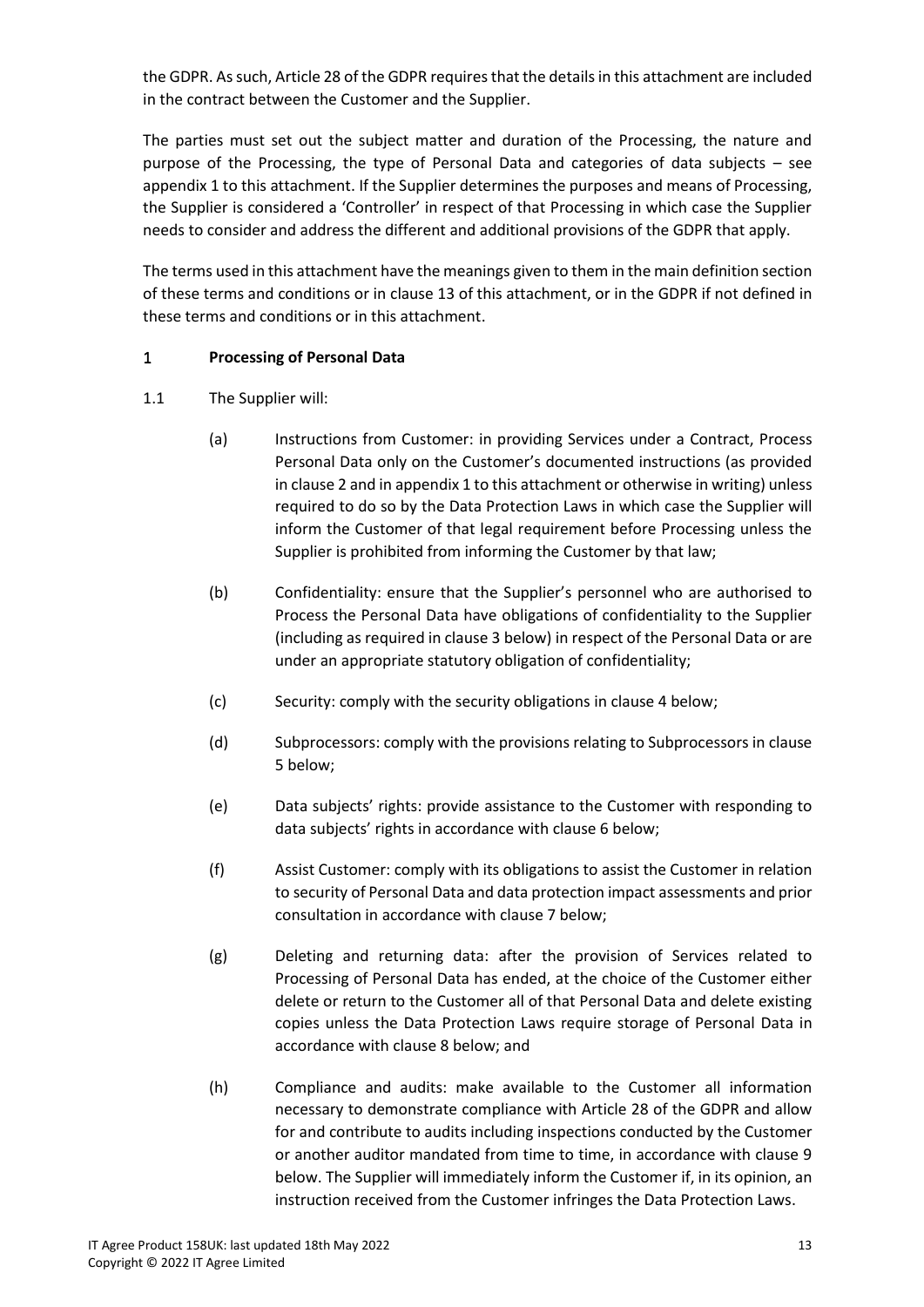## 2 **Instructions from Customer**

- 2.1 The Customer instructs the Supplier (and authorises the Supplier to instruct each Subprocessor) to:
	- (a) Process Personal Data; and
	- (b) in particular, transfer Personal Data to any country or territory,

as reasonably necessary for the provision of the Services and consistent with and in compliance with the relevant Contract.

2.2 The Customer warrants and represents that it is and will at all relevant times remain duly and effectively authorised to give the instruction set out in clause 2.1 on behalf of the Customer.

## 3 **Confidentiality**

3.1 The Supplier will take reasonable steps to ensure the reliability of its employees, agents or contractors who may have access to Personal Data, ensuring in each case that access is limited to those individuals who need to know or need to access the relevant Personal Data, as necessary for the purposes of the relevant Contract, and to comply with applicable laws in the context of that individual's duties to the Supplier, ensuring that all such individuals are subject to confidentiality undertakings or professional or statutory obligations of confidentiality.

#### 4 **Security**

- 4.1 Subject to clause 4.2 below, the Supplier will implement appropriate technical and organisational measures to ensure a level of security appropriate to the risk, including amongst other things as appropriate:
	- (a) the pseudonymisation and encryption of Personal Data;
	- (b) the ability to ensure the ongoing confidentiality, integrity, availability and resilience of processing systems and services;
	- (c) the ability to restore the availability and access to Personal Data in a timely manner in the event of a physical or technical incident;
	- (d) a process for regularly testing, assessing, and evaluating the effectiveness of technical and organisational measures for ensuring the security of the Processing.
- 4.2 In assessing the appropriate level of security for clause 4.1 above, the Supplier will take account in particular of the risks of a Personal Data Breach that are presented by the Processing to be undertaken under the relevant Contract.
- 4.3 The Supplier will in relation to Personal Data:
	- (a) implement and maintain appropriate information security to protect Personal Data against:
		- i. a Personal Data Breach;
		- ii. all other unauthorised or unlawful forms of Processing; and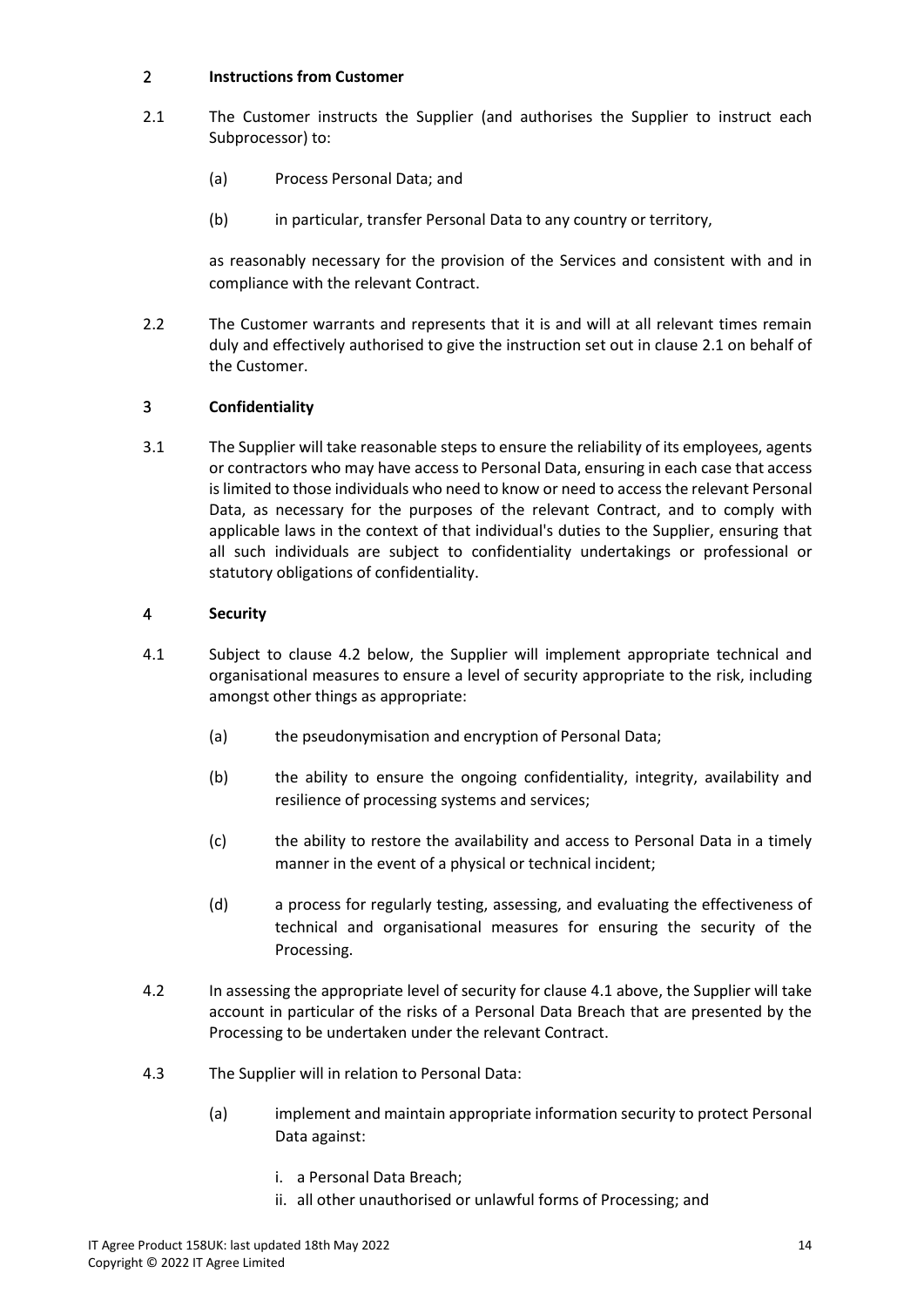- iii. any breach of the Supplier's information security obligations in this attachment. The Supplier will (and will ensure that its Sub-processors) provide full cooperation and assistance to the Customer in ensuring that the individuals´ rights under the Data Protection Laws are timely and appropriately addressed for the fulfilment of the Customer's obligation to respond without undue delay to requests by such individuals as required by Data Privacy Laws, including the rights of subject access, rectification, erasure, and portability, and the right to restrict or object to certain Processing;
- (b) take reasonable steps to inform its staff, and any other person acting under its supervision, of the responsibilities of any Data Privacy Laws due to the incidental access to Personal Data, and ensure the reliability of its staff and any other person acting under its supervision who may come into contact with, or otherwise have access to and Process, such Personal Data.

#### 5 **Subprocessors**

- 5.1 The Customer authorises the Supplier to appoint Subprocessors (and permits each Subprocessor appointed in accordance with this clause 5 to appoint Subprocessors) in accordance with this clause 5 and any restrictions in these terms and conditions.
- 5.2 The Supplier will give the Customer prior written notice of the appointment of any new Subprocessor, including full details of the Processing to be undertaken by the Subprocessor. If, within two weeks of receipt of that notice, the Customer notifies the Supplier in writing of any objections (on reasonable grounds) to the proposed appointment, the Supplier will not appoint (nor disclose any Personal Data to) the proposed Subprocessor unless and until it obtains the prior written consent of the Customer.
- 5.3 With respect to each Subprocessor, the Supplier will:
	- (a) enter into an agreement with the Subprocessor which includes the same data protection obligations as set out in this attachment (and Appendix 1) and in particular includes sufficient guarantees to implement appropriate technical and organisational measures in such a manner that the processing will meet the requirements of the GDPR. If the Subprocessor fails to fulfil its data protection obligations, the Supplier will remain fully liable to the Customer for the performance of that Subprocessor's obligations;
	- (b) if the Processing by the Subprocessor will involve a Restricted Transfer, ensure that the Standard Contractual Clauses are at all relevant times incorporated into the agreement between the Supplier and the Subprocessor; and
	- (c) provide to the Customer for review, copies of the Supplier's agreements with Subprocessors (confidential commercial information that is not relevant to the requirements of this attachment may be blacked out) as the Customer may request from time to time.
- 5.4 Appendix 1 to this attachment sets out certain information regarding the Supplier's Processing of Personal Data, as required by article 28(3) of the GDPR. The Customer may make reasonable amendments to Appendix 1 by written notice to the Supplier from time to time as the Customer reasonably considers necessary to meet those requirements.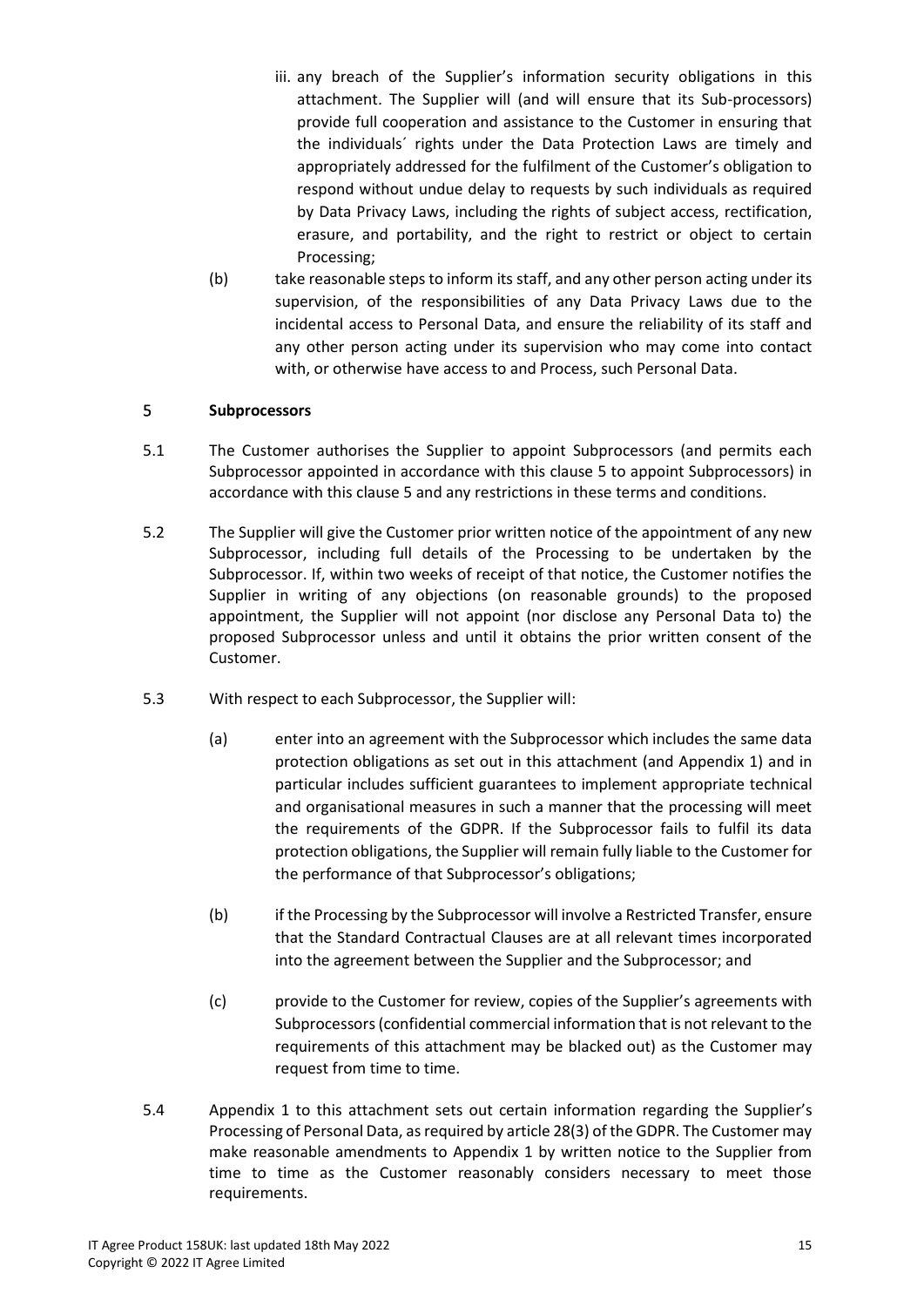## 6 **Data Subjects' Rights**

- 6.1 Taking into account the nature of the Processing, the Supplier will, by implementing appropriate technical and organisational measures to the extent described in clause 4, assist the Customer to respond to requests to exercise Data Subject rights under the Data Protection Laws.
- 6.2 The Supplier will:
	- (a) promptly notify the Customer if the Supplier or any Subprocessor receives a request from a Data Subject under any Data Protection Law in respect of Personal Data; and
	- (b) ensure that the Supplier or relevant Subprocessor does not respond to that request except on the documented instructions of the Customer or as required by Applicable Laws to which they are subject, in which case the Supplier will to the extent permitted by Applicable Laws inform the Customer of that legal requirement before the Supplier or relevant Subprocessor responds to the request.

## 7 **Assist Customer**

- 7.1 Assist Customer with Security of Processing:
	- (a) The Supplier will assist the Customer in respect of the Customer's obligations to implement appropriate technical and organisational measures to ensure a level of security appropriate to the risk, by complying with the Supplier's obligations under clause 4 of this attachment.
- 7.2 Assist Customer with notifications of Personal Data Breach
	- (a) The Supplier will notify the Customer without undue delay if the Supplier or any Subprocessor becomes aware of a Personal Data Breach, providing the Customer with sufficient information to allow the Customer to meet any obligations to report the Personal Data Breach to the relevant Supervisory Authority under the Data Protection Laws (noting that the Customer is required, where feasible, to notify applicable Personal Data breaches to the relevant Supervisory Authority within 72 hours after having become aware of the breach).
	- (b) The Supplier will co-operate with the Customer and take such reasonable commercial steps as are directed by the Customer to assist in the investigation, mitigation and remediation of each such Personal Data Breach.
- 7.3 Assist Customer with communication of Personal Data breach to Data Subject
	- (a) Where a Personal Data Breach is likely to result in a high risk to the rights and freedoms of natural persons:
		- i. such that the Customer is required to communicate the Personal Data Breach to the Data Subject (including where, despite the conditions referenced in clause 7.3(a)(ii) below being met, the Supervisory Authority has required the Customer to communicate the Personal Data Breach to the Data Subject), the Supplier will assist the Customer in doing so by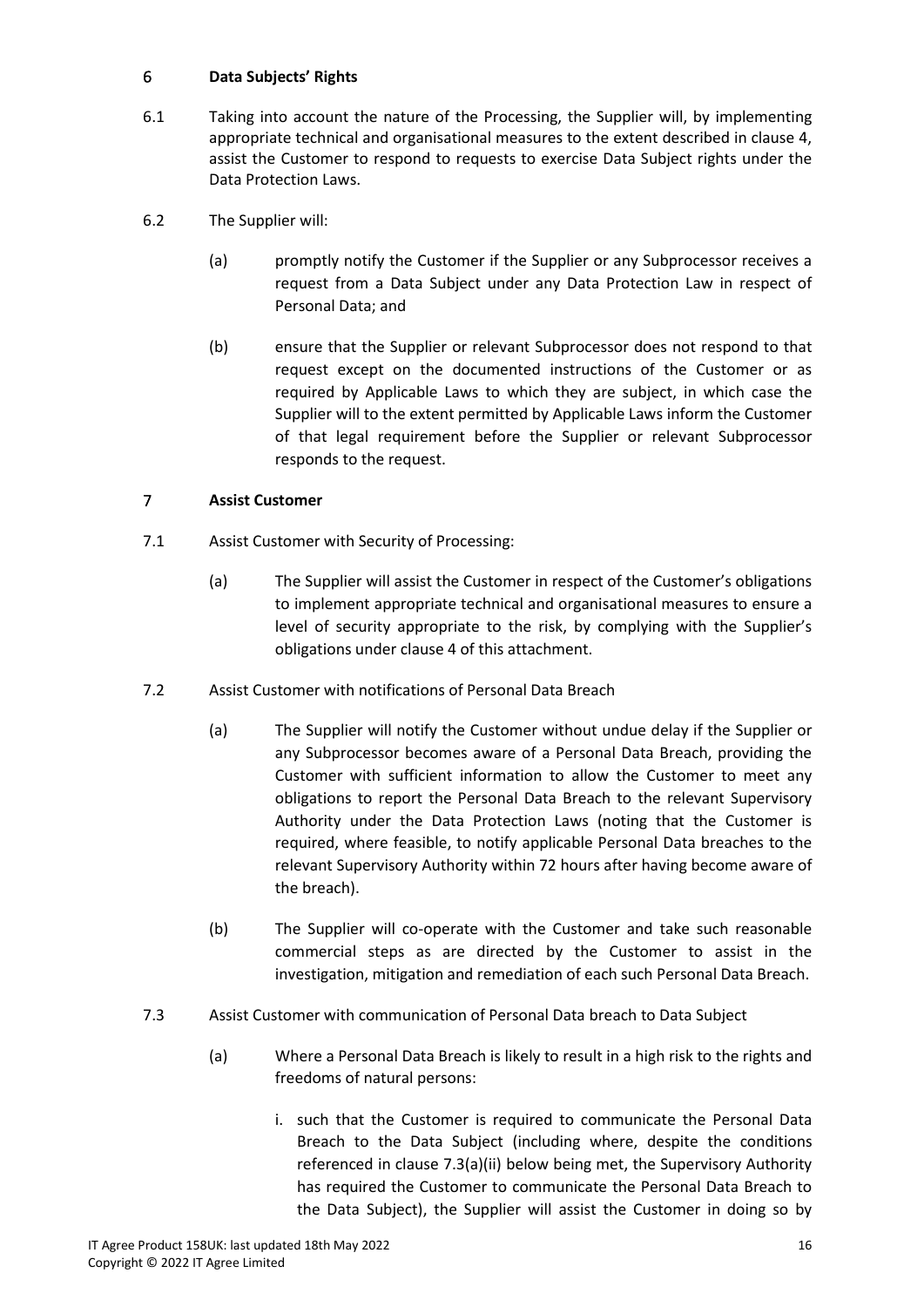providing all relevant information as may be reasonably required by the Customer;

- ii. but despite that high risk, the Customer is not required to communicate the Personal Data Breach to the Data Subject due to certain conditions being met (such as that the Personal Data is encrypted and so unintelligible to any person not authorised to access it), the Supplier will assist the Customer by providing all relevant information as may be reasonably required by the Customer.
- 7.4 Assist Customer with Data Protection Impact Assessments
	- (a) The Supplier will provide reasonable assistance to the Customer with any data protection impact assessments which the Customer reasonably considers to be required of the Customer by Article 35 of the GDPR or equivalent provisions of related Data Protection Laws. The Supplier's obligations under this clause 7.4(a) are solely in relation to Processing of Personal Data by the Supplier and taking into account the nature of the Processing and information available to the Supplier.
- 7.5 Assist Customer with Prior Consultation with Supervisory Authority
	- (a) The Supplier will provide reasonable assistance to the Customer with prior consultations with Supervising Authorities or other competent data privacy authorities, which the Customer reasonably considers to be required of the Customer by Article 36 of the GDPR or equivalent provisions of related Data Protection Laws. The Supplier's obligations under this clause 7.5(a) are solely in relation to Processing of Personal Data by the Supplier and taking into account the nature of the Processing and information available to the Supplier.

## 8 **Deletion or return of Personal Data**

- 8.1 Subject to clauses 8.2 and 8.3, the Supplier will, within two weeks of the date of expiration or termination of Services involving the Processing of Personal Data (the "End of Processing Date"), delete and procure the deletion of all copies of the Personal Data.
- 8.2 Subject to clause 8.3, the Customer may in its absolute discretion by written notice to the Supplier within two weeks of the End of Processing Date require the Supplier to:
	- (a) return a complete copy of all Personal Data to the Customer by secure file transfer in such format as is reasonably notified by the Customer to the Supplier; and
	- (b) delete and procure the deletion of all other copies of Personal Data Processed by the Supplier. The Supplier will comply with any such written request within two weeks of the End of Processing Date.
- 8.3 The Supplier may retain Personal Data to the extent required by Applicable Laws and only to the extent and for such period as required by Applicable Laws and always provided that the Supplier will:
	- (a) ensure the confidentiality of all such Personal Data;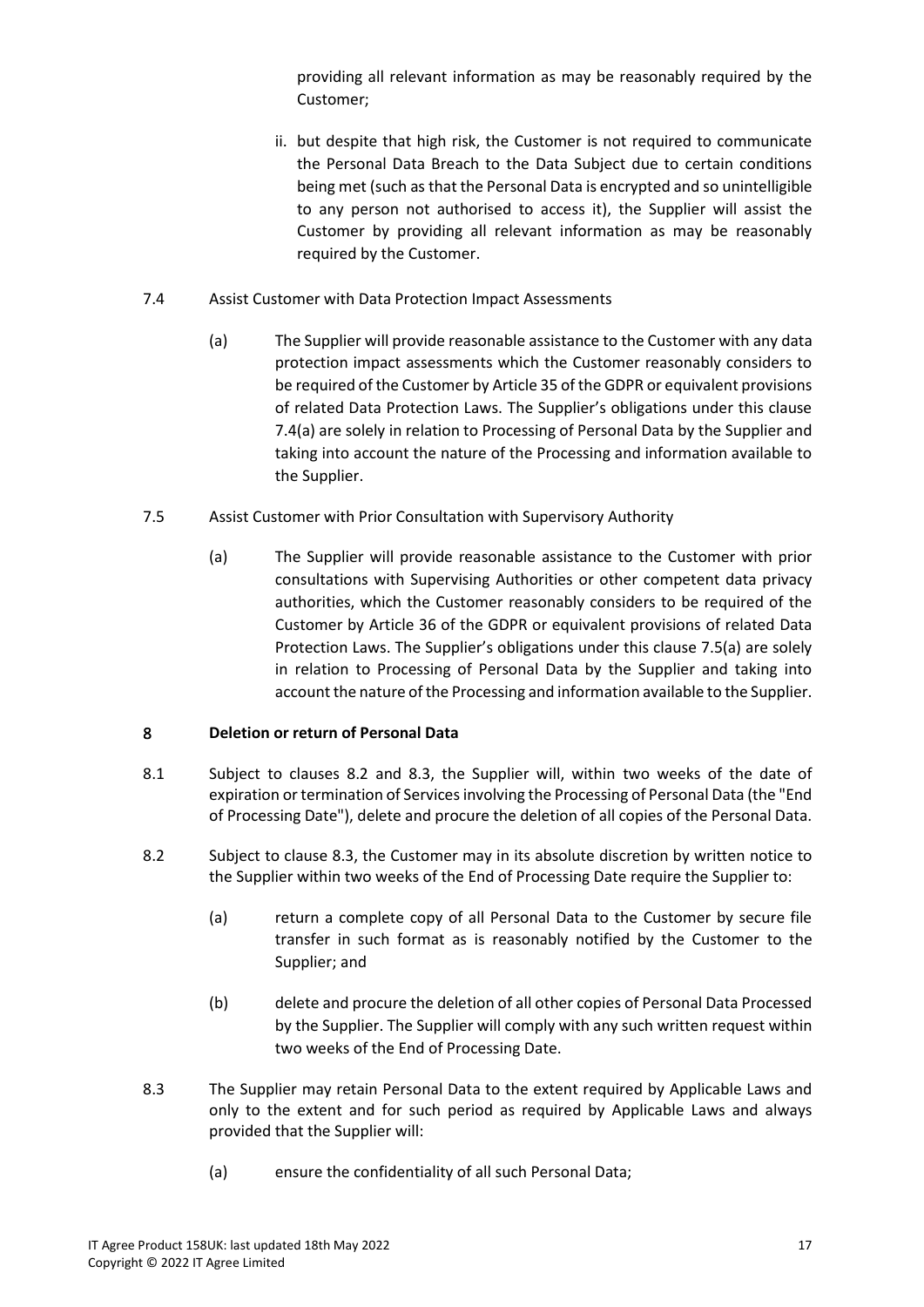- (b) ensure that such Personal Data is only processed as necessary for the purpose(s) specified in the Applicable Laws requiring its storage and for no other purpose.
- 8.4 The Supplier will provide written certification to the Customer that it has fully complied with this clause 8 within two weeks following the End of Processing Date.

## 9 **Audit rights**

- 9.1 Subject to clauses 9.2 to 9.4, the Supplier will make available to the Customer on request all information necessary to demonstrate compliance with this attachment, and will allow for and contribute to audits, including inspections, by the Customer or an auditor mandated by the Customer in relation to the Processing of Personal Data by the Supplier.
- 9.2 Information and audit rights of the Customer only arise under clause 9.1 to the extent that a Contract does not otherwise give them information and audit rights meeting the relevant requirements of Data Protection Laws (including, where applicable, article 28(3)(h) of the GDPR).
- 9.3 The Supplier may, on reasonable grounds, object to the proposed auditor in which case the Customer will propose an alternate auditor.
	- (a) The Customer will give the Supplier reasonable notice of any audit or inspection to be conducted under clause 9.1 and will make (and ensure that its auditor makes) reasonable endeavours to avoid causing any damage, injury or disruption to the Supplier's premises, equipment, personnel and business while its personnel are on those premises in the course of such an audit or inspection. The Supplier need not give access to its premises for the purposes of such an audit or inspection for the purposes of more than one audit or inspection in any calendar year, except for any additional audits or inspections which:
		- i. the Customer reasonably considers necessary because of genuine concerns as to the Supplier's compliance with this attachment; or
		- ii. the Customer is required or requested to carry out by Data Protection Law, a Supervisory Authority or any similar regulatory authority responsible for the enforcement of Data Protection Laws in any country or territory, where the Customer has identified its concerns or the relevant requirement or request in its notice to the Supplier of the audit or inspection.

## 10 **Restricted Transfers**

10.1 The Customer acknowledges that, as between the Customer and the Supplier, in providing Personal Information to the Supplier under each Contract, there is no Restricted Transfer given that the Supplier is in the United Kingdom.

## 11 **Order of precedence**

11.1 Nothing in this attachment reduces the Supplier's obligations under a Contract in relation to the protection of Personal Data or permits the Supplier to Process (or permit the Processing of) Personal Data in a manner which is prohibited by the Contract. In the event of any conflict or inconsistency between this attachment and the Standard Contractual Clauses, the Standard Contractual Clauses will prevail.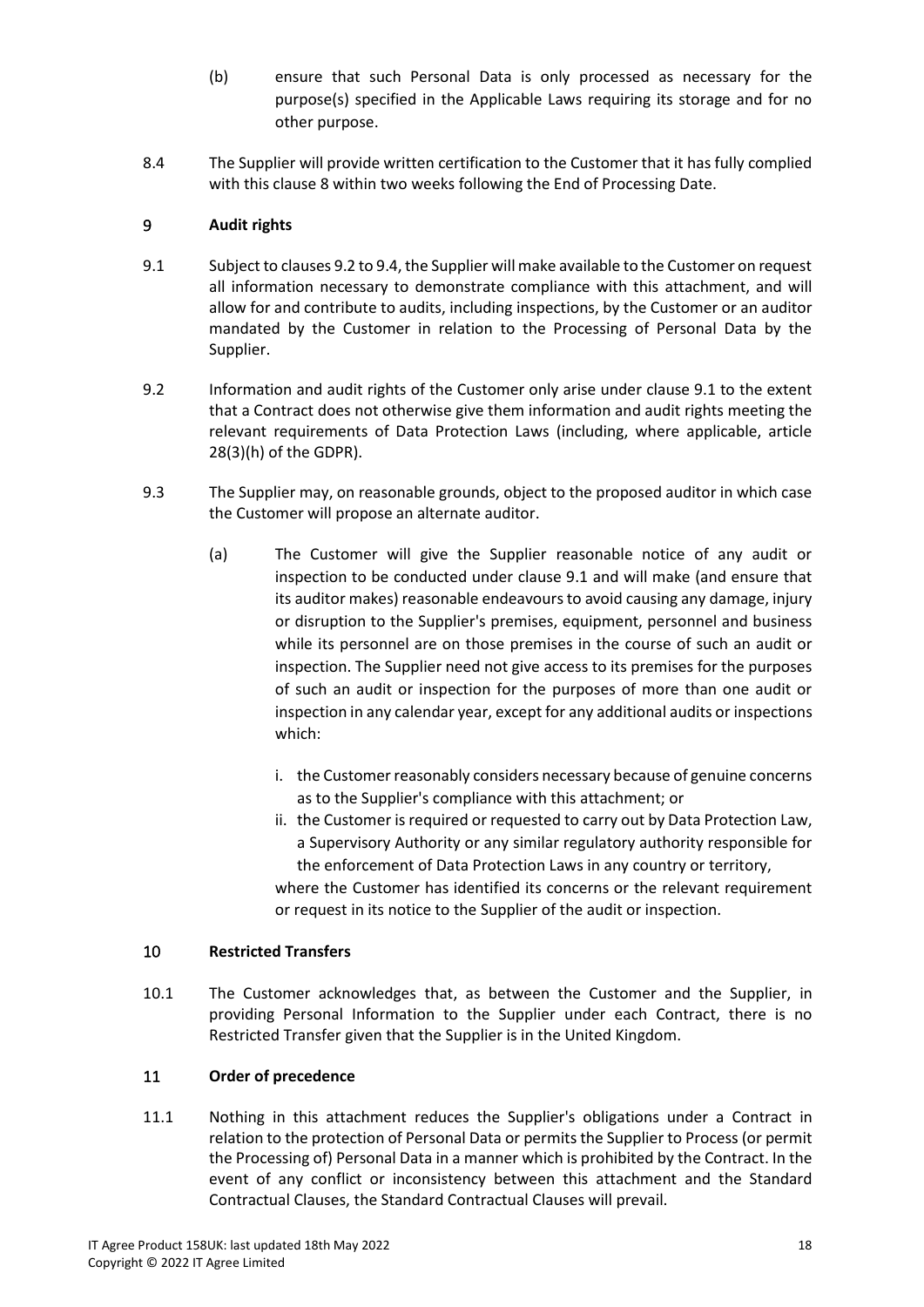11.2 Subject to clause 11.1, in the event of inconsistencies between the provisions of this attachment and the other parts of these terms and conditions or any Associated Agreement, the provisions of this attachment will prevail.

## 12 **Changes in Data Protection Laws**

- 12.1 The Customer may by at least 30 calendar days' written notice to the Supplier:
	- (a) vary the Standard Contractual Clauses (if applicable), as they apply to Restricted Transfers which are subject to non-UK data protection laws, as required as a result of any change in, or decision of a competent authority under, that data protection law, to allow those Restricted Transfers to be made (or continue to be made) without breach of that data protection law; and
	- (b) propose any other variations to this attachment which the Customer reasonably considers to be necessary to address the requirements of any data protection law.
- 12.2 If the Customer gives notice under clause 12.1(a):
	- (a) the Supplier will promptly co-operate (and require affected Subprocessors to promptly co-operate) to ensure that equivalent variations are made to the agreements made under clause 5.3; and
	- (b) the Customer will not unreasonably withhold or delay agreement to any consequential variations to this attachment proposed by the Supplier to protect the Supplier against additional risks associated with the variations made under this clause 12.2.
- 12.3 If the Customer gives notice under clause 12.1(b), the parties will promptly discuss the proposed variations and negotiate in good faith with a view to agreeing and implementing those or alternative variations designed to address the requirements identified in the Customer's notice as soon as is reasonably practicable.

#### 13 **Definitions**

In this attachment:

"Adequacy Decision" means a country (or territory or specified sector within it) or an international organisation which the European Commission has decided, under Article 45(3) of the GDPR, ensures an adequate level of data protection;

"Approved Jurisdiction" means the countries in the EEA and jurisdictions for which an Adequacy Decision has been made and any other countries or territories for which there are UK adequacy regulations;

"Contracted Processor" means the Supplier or a Subprocessor;

"Data Subject" means an identified or identifiable natural person, or any updated definition of this term from time to time in the GDPR;

"EEA" means the European Economic Area;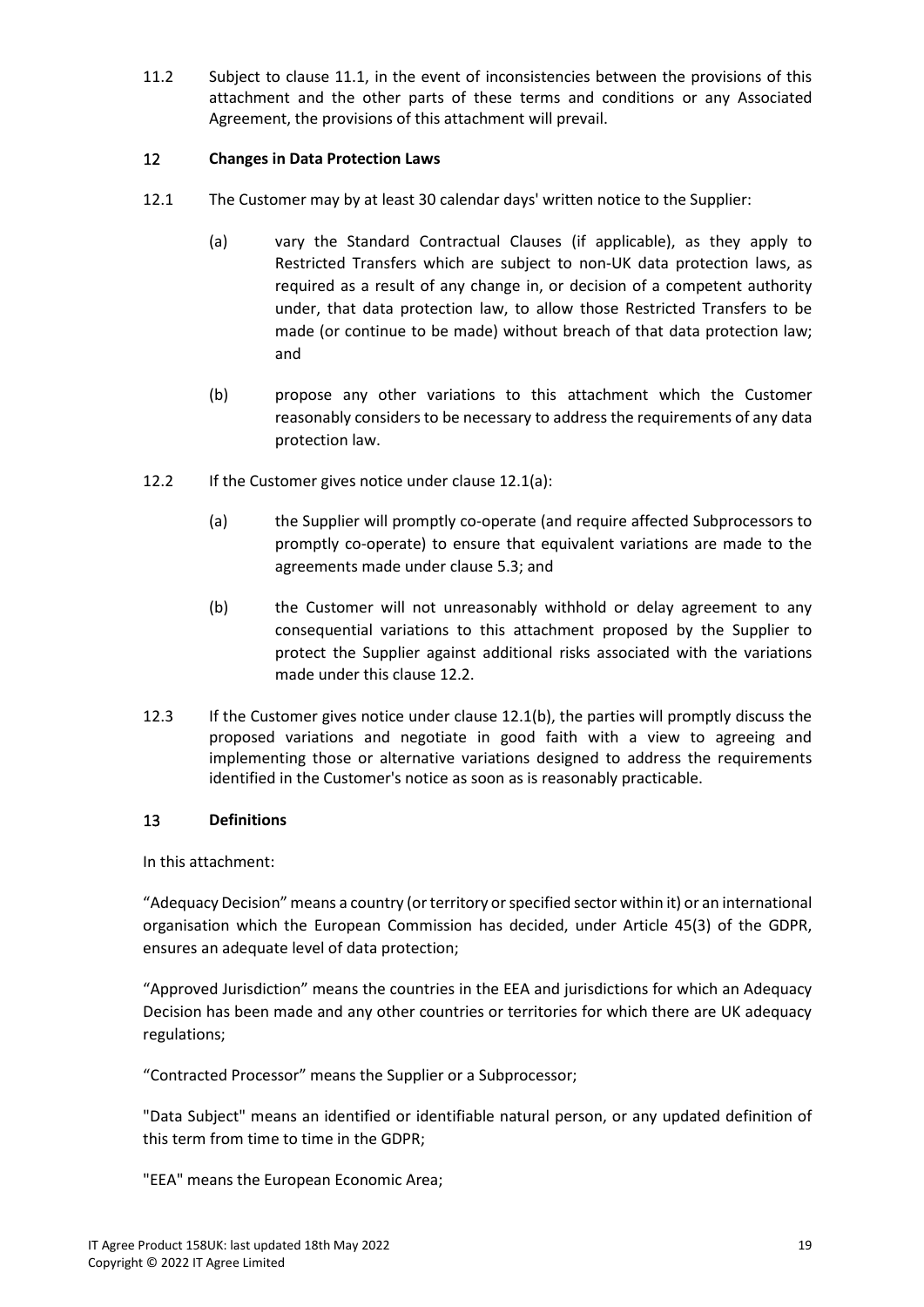"Information Security Obligations" means commercially reasonable and appropriate physical, technical and organisational security measures (determined with regard to risks associated with the Processing of Personal Data as part of the Services), including the measures set out in this GDPR attachment and in particular in the Standard Contractual Clauses (where applicable).

"Restricted Transfer" means transferring Personal Data outside of the United Kingdom, whether this is:

- (a) a transfer of Personal Data from the Customer to the Supplier or to a Subprocessor; or
- (b) an onward transfer of Personal Data from one Contracted Processor to another Contracted Processor, or between two establishments of a Contracted Processor,

in each case, where such transfer means would be prohibited by Data Protection Laws (or by the terms of data transfer agreements put in place to address the data transfer restrictions of Data Protection Laws), in the absence of the Standard Contractual Clauses;

"Services" means, for the purposes of this GDPR Attachment, the products, services and/or deliverables (as applicable) and any related services supplied to or carried out by or on behalf of the Supplier for the Customer under a Contract;

"Subprocessor" means any person (including any third party, but excluding an employee of the Supplier or any of its sub-contractors) appointed by or on behalf of the Supplier to Process Personal Data on behalf of the Customer in connection with a Contract;

"Standard Contractual Clauses" means the standard contractual clauses issued by the European Commission (EU controller to non-EU or EEA processor), varied as permitted for the UK context, which:

- (a) if applicable as between the Supplier and the Customer, are in Appendix 2 to this attachment (and if not applicable, there is no Appendix 2);
- (b) if applicable as between the Supplier and any other processor or subprocessor in relation to the Services provided by the Supplier under a Contract, will be included in the agreement between the Supplier and the processor / subprocessor.

The term "Supervisory Authority" has the meaning given to that term in the GDPR.